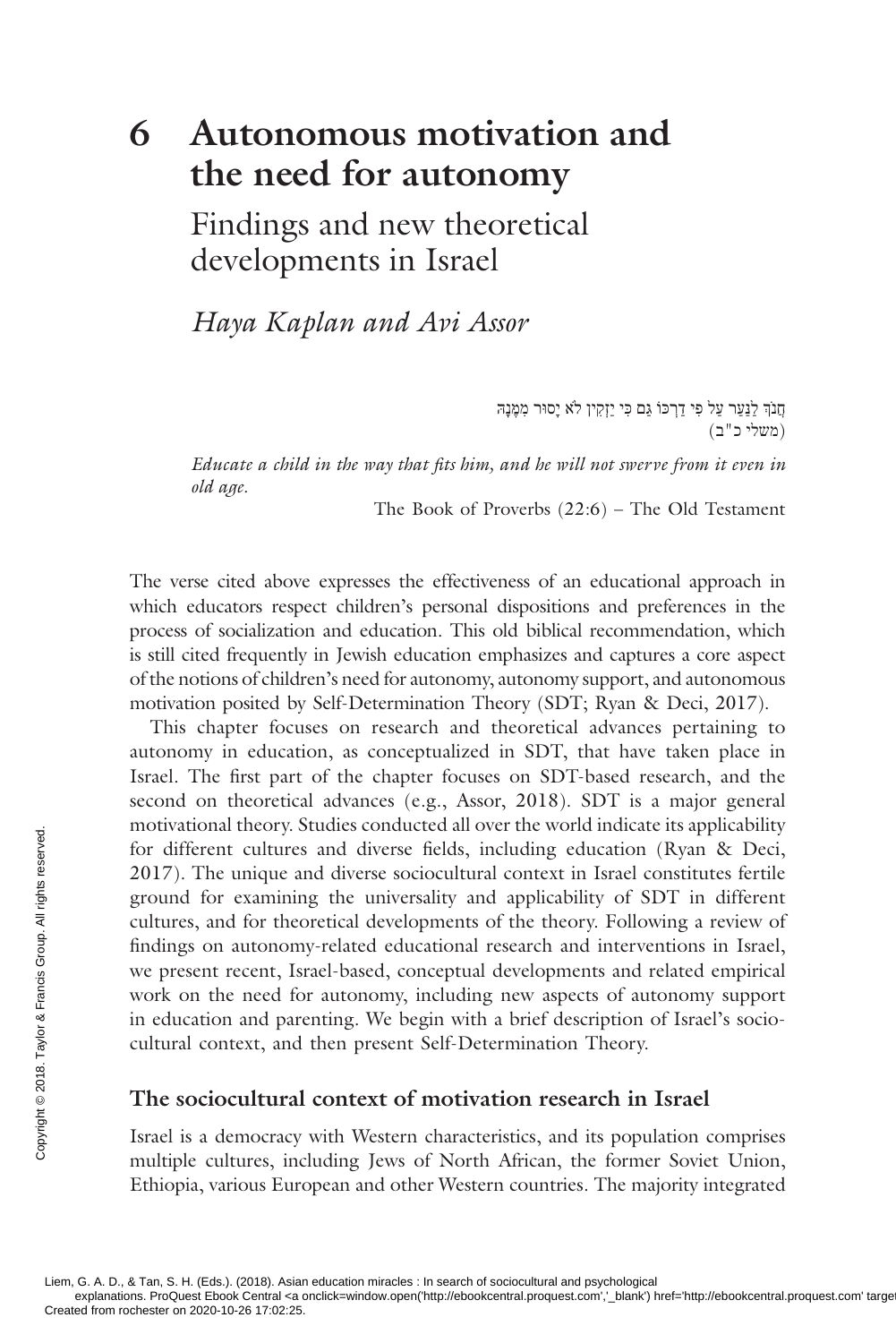into Israeli society from the standpoints of the economy, occupation, and education, although some continue to preserve the values of their culture of origin.

About 43% of the Jewish population define themselves as secular, 10% as religious, 9% as ultra-Orthodox, and the remainder between varying levels of religiosity and traditionalism. Each of these groups upholds unique values and a way of life ranging from individualistic-Western to traditional-collectivist. Living side by side with the Jews are the Israeli Arabs, a native national minority constituting 20% of the population (82% Muslim).

The Israeli Arabs live mostly in their own towns or villages. Their identity is influenced by their own tradition, language, religion, nationality, and culture, as well as by urbanization and modernization processes, and the way of life of the Jewish non-orthodox parts of the Israeli society, which in turn is influenced by the Western world and its characteristics (e.g., Rottenberg, 2008 ).

The Bedouins are a discrete group within Israeli Arabs. Since many of the studies presented in this chapter focus on this group, we describe it in greater detail. Bedouin society is characterized as a patriarchal, hierarchical-collectivist society (e.g., Al-Krenawi, 2000). The Bedouins are Muslim, live in extended families, and in the main lead a traditional way of life. Bedouin society is tribal and typified by loyalty to the family and the tribe, strict observance of honor values, hierarchical structures, and a high degree of obedience to male-parental authority, with emphasis on the aims of the group over those of the individual. Various reports indicate their low socioeconomic status in Israel ( Abu-Bader & Gottlieb, 2009 ).

In recent years, some Bedouins have transitioned from a traditional into a more modern and urban life. Many women are going out to work and study. However, despite these changes it can still be defined as collectivist compared to Western society ( Abu-Rabia-Queder & Weiner-Levy, 2010 ).

In Bedouin society, education is considered a means to social mobility, and emphasis is placed in the schools on academic achievements ( Mustafa & Arar, 2009). The schools reflect society, and the relationship with teachers resembles relationships with authority figures in the family (Abu-Asbah, 2006). The teaching methods include few opportunities for choice and are generally characterized by a controlling teaching style (Alayan, 2013).

Israel's education system structures schools mainly in relation to age: preschool (up to age 6), elementary school (ages 6–12), junior high school (ages 12–15), and senior high school (ages 15–18). There are is also post-secondary and academic education. Israel has a Compulsory Education Law. The majority of schools are public. There are different schools for Jews, Arab-Muslim, Arab Christians, Bedouins, and Druze. From rockets and scheme of Created from rochester on 2020-10-26 17:02:25.<br>
Created from rochester on 2020-10-26 17:02:25.<br>
Created from rochester on 2020-10-26 17:02:25.

# **Challenges facing the education system in Israel**

The education system contends with challenges such as social inequality, disparities in achievements, and accessibility to higher education for populations with different socioeconomic status (SES) populations, and, especially between Israel's geographic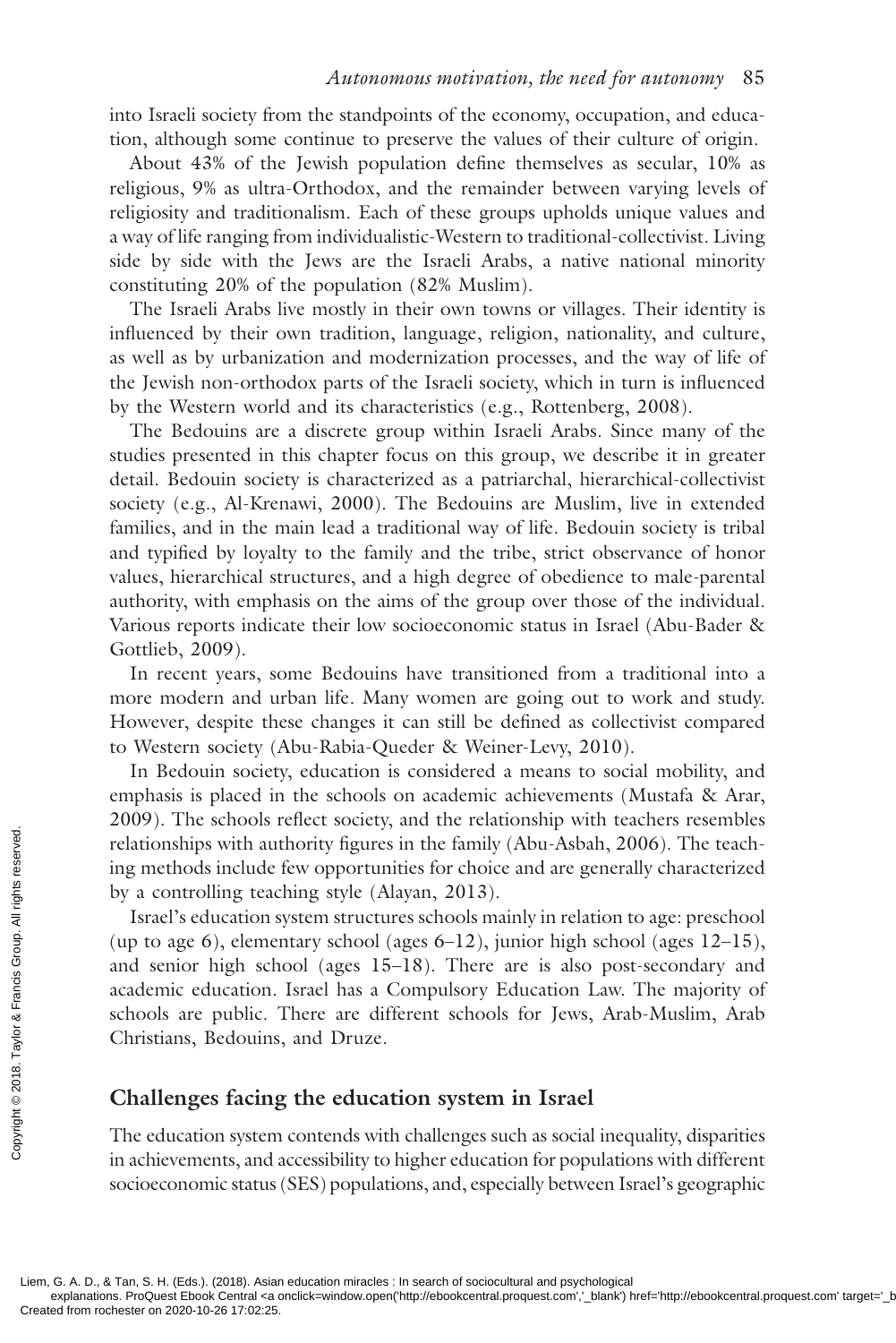periphery and center, and between Jews and Muslim Arabs ( Dobrin, 2015 ). There is also dissatisfaction by influential factors in the Israel from achievements in some international tests compared to other countries ( Blass, 2016 ), discipline and violence problems, students' risk behaviors, and alienation ( RAMA National Authority for Measurement and Evaluation in Education, 2016 ). Some segments of the population and many researchers criticize the increased reliance on achievements tests (e.g., Feniger, 2010).

In light of the sociocultural and educational context in Israel, theory and research on motivation for learning and teaching appears highly relevant. The present chapter focuses on SDT and SDT-based studies conducted in Israel, especially among two populations – Jews and Bedouins – that represent two different cultures, and among preservice teachers. The next section is devoted to a brief presentation of SDT. We shall then present studies that demonstrate its applicability to different groups and various phenomena.

## **Theoretical framework: self-determination theory**

SDT is a macro theory of human motivation ( Ryan & Deci, 2017 ). According to SDT, the nutriments for optimal development are three basic psychological needs: the needs for relatedness, competence, and autonomy. Need satisfaction contributes to autonomous motivation, well-being, social adjustment, and positive academic functioning, while need suppression leads to controlled motivation and negative outcomes ( Ryan & Deci, 2017 ; Vansteenkiste & Ryan, 2013 ).

Central to SDT is the distinction between different types of motivation. SDT posits a motivational continuum ranging from defiance, through amotivation, to two types of non-autonomous and non-optimal types of controlled motivations (external and introjected) to three types of increasingly more autonomous and self-determined types of motivation: Identified, integrated, and intrinsic. In intrinsic motivation, activities are enacted for the enjoyment that they produce. In integrated motivation, activities may not be enjoyable or fun, but they are still experienced as highly autonomous because they are central to the identity and values that the person recognizes as most important in her/his life. In identified motivation, activities are engaged in and experienced as autonomous, because they are viewed as personally important, although they may not be most important or central in one's value system. In introjected motivation, activities are enacted to maintain or enhance acceptance by others or oneself, and not because one truly recognizes their value; as a result, introjected motivation is experienced as a controlling and autonomy-suppressive type of motivation. In external motivation, activities are enacted to minimize negative material outcomes (e.g., avoid resource removal, grounding, chores, extra boring homework, etc.), or enhance positive material rewards. In amotivation, there is no intent to enact viewed as desirable by external agents (e.g., teachers, parents). In defiance motivation, one engages in activities that are opposite to those desired by external agents. The integrated motivation signal values that the identified motivation, because they are view most important or contract the detail of the served and not because one tion is experienced as In external motivation outcomes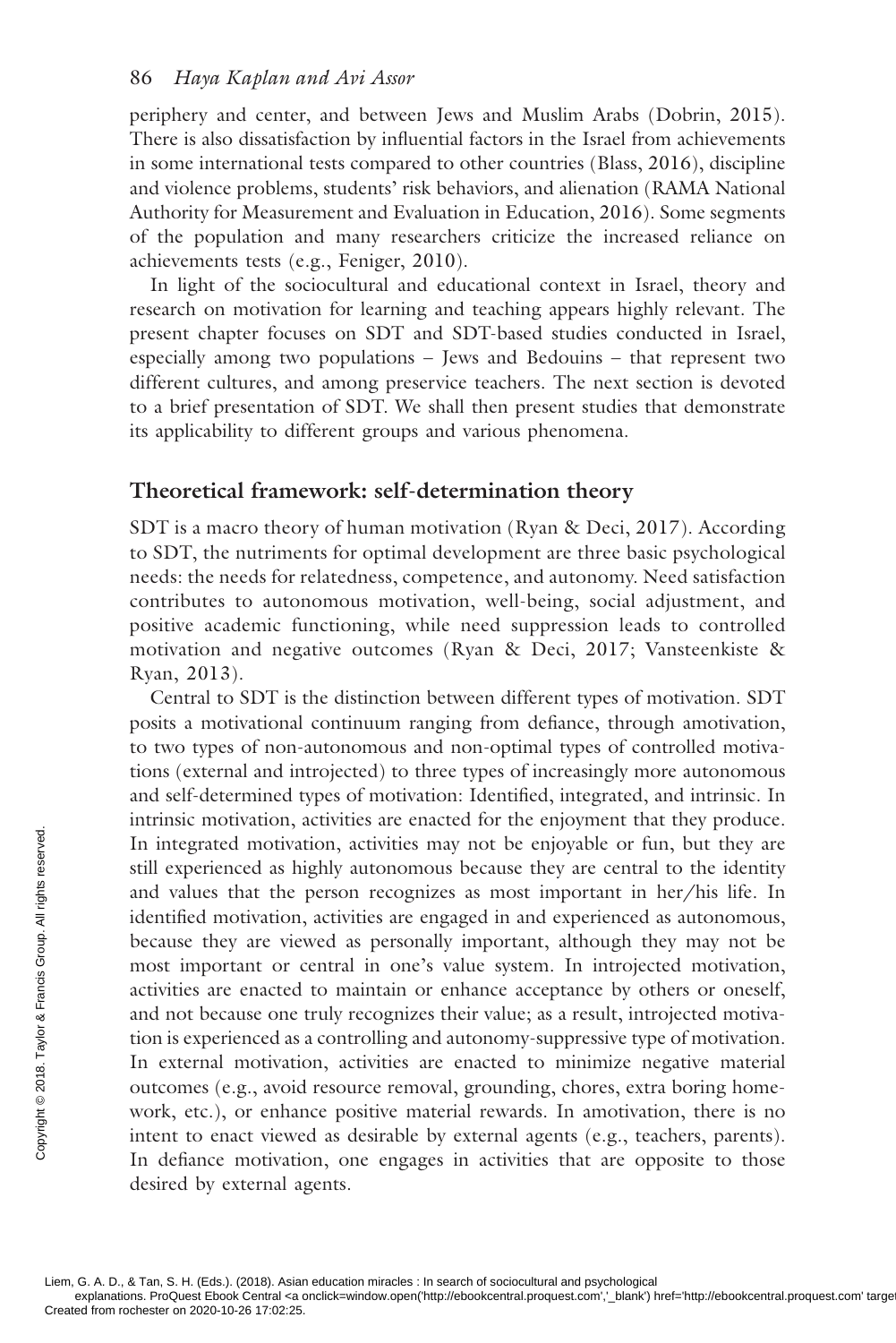In SDT the term "autonomous motivation" refers to motivational processes entailed in a relatively high sense of self-determination (identified motivation, integrative motivation, or intrinsic motivation), whereas "controlled motivation" comprises types of motivation typified by an external or internal sense of compulsion (extrinsic motivation, introjected motivation).

SDT posits that need support from teachers enhances students' motivation and positive functioning because it nurtures and supports their sense of need satisfaction (Jang, Kim, & Reeve, 2012; Vallerand, Fortier, & Guay, 1999; Vansteenkiste et al., 2012). When students' needs are suppressed, negative outcomes ensue ( Deci & Ryan, 2000 ). We now present a short review of the findings of SDT-based studies conducted in Israel.

# **SDT studies of Jewish students and teachers in Israel**

Motivation studies conducted among mainly secular Jewish children and adolescents in Israel produce a similar picture to that found in a Western population. The studies demonstrate the applicability of SDT in different educational frameworks – elementary and high school, regular education, special education, and non-formal education – and in populations from different socioeconomic backgrounds.

Generally, the studies show that autonomy support and an experience of need satisfaction are associated with various aspects of teacher and student functioning. These include autonomous motivation for learning ( Assor, Kaplan, & Roth, 2002; Kanat-Maymon, Benjamin, Stavsky, Shoshani, & Roth, 2015; Kaplan, 2004 ; Kaplan & Madjar, 2015 ; Katz & Cohen, 2014 ; Madjar & Cohen-Malayev, 2013 ; Roth, Assor, Kanat-Maymon, & Kaplan, 2007 ), positive emotions in learning ( Assor & Kaplan, 2001 ), engagement in learning, and enhanced achievements (Assor et al., 2002; Kaplan, 2004). Autonomy support was also found to be associated with increased levels of consideration and internalization of prosocial values and behaviors, and reduced violence (Assor, Feinberg, Kanat-Maymon, & Kaplan, 2018; Kaplan & Assor, 2004, 2012; Roth & Bibi, 2009; Roth, Kanat-Maymon, & Bibi, 2011 ), alongside reduced risk behaviors (Madjar et al., 2017).

In contrast with the positive effects of autonomy support, autonomy- suppression predicted negative emotions, amotivation, extrinsic motivation, and impaired autonomous motivation and engagement in learning (Assor & Kaplan, 2001; Assor, Kaplan, Kanat-Maymon, & Roth, 2005; Kaplan, 2004). Teachers' psychological control and autonomy-suppression were found to be positively associated with students' performance-oriented goals (Madjar, Nave, & Hen, 2013).

SDT-based studies have also been conducted to investigate specific phenomena associated with learning, including academic dishonesty ( Kanat-Maymon et al., 2015 ) and motivation for homework ( Katz, Eilot, & Nevo, 2014 ). Need support was found to also be associated with promoting processes of identity formation in formal and non-formal educational frameworks ( Madjar & Cohen-Malayev, 2013 ). In Israel, too, studies have found a decrease in motivational and academic measures and in the perception of teacher support over the years (Kaplan, 2004; Examples Maymon, & Bibi, 20<br>
Maymon, & Bibi, 20<br>
In contrast with the<br>
predicted negative e<br>
autonomous motivat<br>
Assor, Kaplan, Kanat<br>
chological control an<br>
ated with students' p<br>
SDT-based studies<br>
associated with learn

Liem, G. A. D., & Tan, S. H. (Eds.). (2018). Asian education miracles : In search of sociocultural and psychological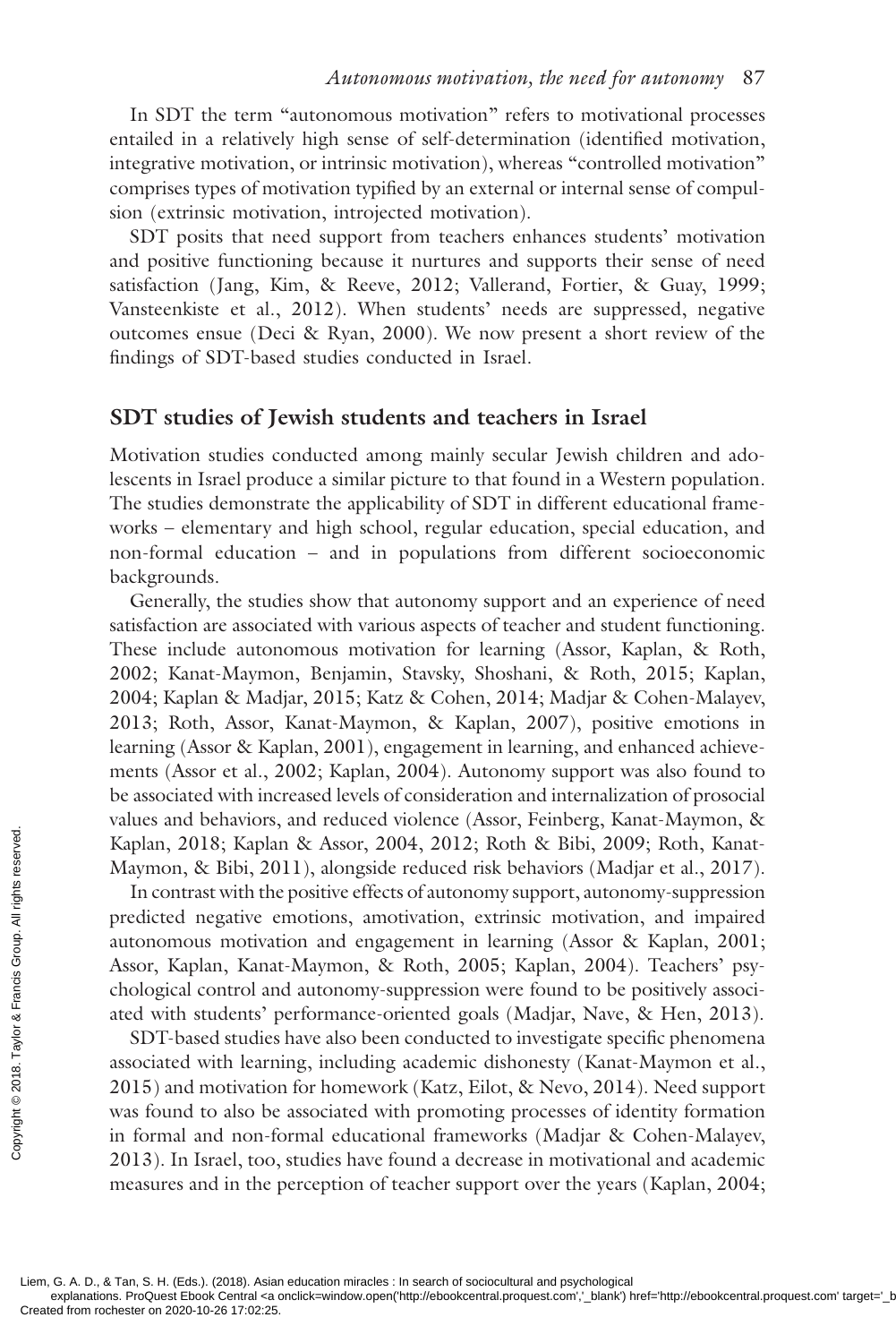Katz, Kaplan, & Gueta, 2010; Madjar & Cohen-Malayev, 2016). The positive findings concerning autonomy support were found in different socioeconomic groups ( Kaplan, 2004 ; Kaplan, Assor, Roth, & Kanat-Maymon, 2007 ), and among special education students as well (Kaplan & Danino, 2002; Kaplan & Hibsher, 2016; Katz & Cohen, 2014). For example, Kanat-Maymon et al.  $(2015)$  found that perceived need fulfillment was positively associated with autonomous motivation, which, in turn, was inversely related to self-reported academic dishonesty.

In recent years there has been an increase in studies focusing on teachers' motivation (e.g., Aelterman, Vansteenkiste, Van Keer, & Haerens, 2016 ). In Israel, Roth et al. (2007 ) found that teachers' self-reported autonomous motivation was associated with teachers' sense of self-actualization and a reduced sense of burnout, as well as with students' perception of teachers as autonomysupportive, and consequent student-reported autonomous motivation for learning. Eyal and Roth (2011) found that a principal's management style that supports teachers' autonomy was associated with increased teacher autonomous motivation and reduced burnout, whereas a management style characterized by autonomy-suppression led to controlled motivation and increased burnout. Additional studies indicated the importance of teachers' beliefs as a precondition for autonomy-supportive behaviors (Katz & Shahar, 2015; Reeve et al., 2014; Roth & Weinstock, 2013 ).

## *Autonomy support for Bedouin students*

Despite consistent findings concerning the positive effects of autonomy support, a number of researchers taking a cultural-relativist approach question the universality of the need for autonomy. For example, Iyengar and DeVoe (2003 ) claim that autonomy support or suppression does not have strong effects on students belonging to collectivist cultures. In contrast, according to SDT psychological needs are universal. The way to satisfy these needs and their specific means of expression may vary according to cultural context, but their core nature will not change ( Ryan & Deci, 2017 ). And, indeed, various studies have corroborated the importance of the need for autonomy in different societies (e.g., Jang, Reeve, Ryan, & Kim, 2009 ; Soenens, Vansteenkiste, & Van Petegem, 2015 ).

Studies in Israel confirm the applicability of SDT to students belonging to Bedouin culture in Israel. The Bedouin society in Israel's south was found to manifest a strong hierarchical-collectivist value orientation ( Abu-Rabia-Queder & Weiner-Levy, 2010 ). Therefore, it is of special interest to examine the importance of autonomous motivation and autonomy support for students from this background. Consistent with SDT, research on Bedouin students has demonstrated positive effects of autonomy support and autonomous motivation on elementary school students (Katz & Assor, 2002) and high school students (Kaplan, 2017; Kaplan, Assor, El-Sayed, & Kanat-Maymon, 2014; Kaplan & Madjar, 2015 ). From rocesses and the specific means of exponenting the societies (e.g., Jang, Van Petegem, 2015)<br>
Studies in Israel contract Created for the specific state of autonomous<br>
bedween Francis a strong hierday<br>
specific a stro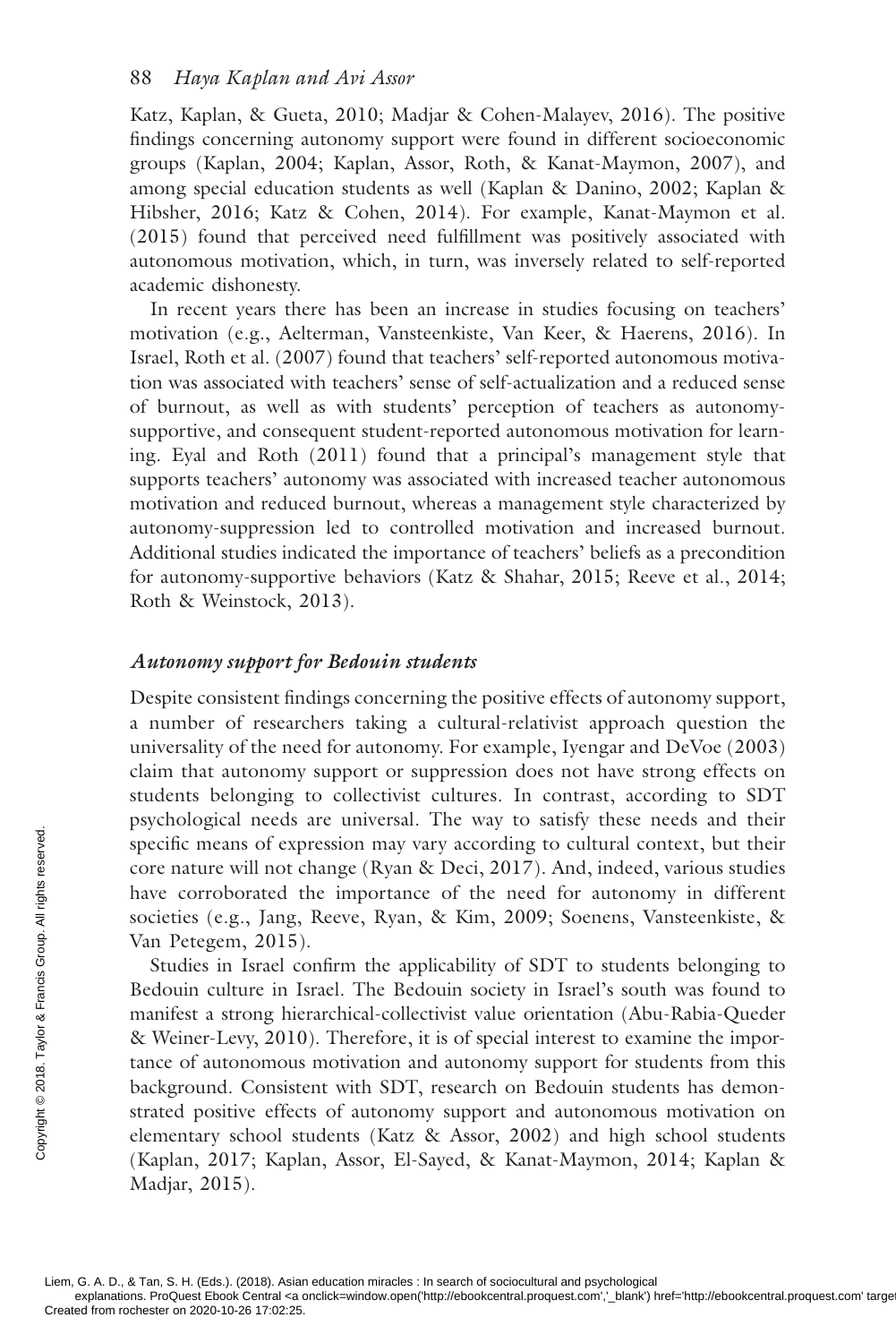For example, Assor, Kanat-Maymon, Keren, and Katz (2003), found that parental decisions reflecting insensitivity to adolescents' temperament-dispositions have a similar negative effect on adolescents' intrinsic motivation to participate in decision-related activities in the Bedouin culture. These findings indicate that belonging to a Bedouin culture that endorses the value of obedience to parental authority does not mitigate the negative motivational effect of parents' temperament-insensitivity, suggesting that this type of autonomy support is important across cultures. Kaplan et al.'s (2014 ) study of Bedouin high school students found that autonomy support was a unique positive predictor of autonomous motivation, positive emotions, motivation for exploration, future orientation, and engagement, while autonomy-suppression was a unique negative predictor of amotivation and grades. Kaplan (2017 ) found that perceived need satisfaction among Bedouin high school students was positively predicted by teachers' autonomy support, and negatively predicted by teachers' conditional negative regard. In turn, psychological need satisfaction positively predicted autonomous motivation for learning that in turn predicted positive emotions and engagement in learning.

# *SDT studies in colleges of education: preservice teachers, teacher interns, and beginning teachers*

In Israel, teacher training is carried out in universities and colleges of education. Policymakers and educators in Israel, as in other countries, are contending with the need to improve teaching quality, reduce teacher dropout (about 33% in Israel), and with the shortage of teachers ( Central Bureau of Statistics, 2015 ). We shall now present a number of SDT-based studies that were conducted in teacher education frameworks in Israel.

Madjar and Kaplan (in press) explored the motivational profiles of preservice teachers attending a multicultural college. They identified different profiles, such as "dominant autonomous profile," "dominant controlled profile," and some combined profiles. The results revealed that the dominant controlled profile was least adaptive, with significantly lower perceived need support and vitality and higher burnout in comparison to the other profiles.

Kaplan and Madjar (2017) conducted a study in a college of education attended by Bedouin and Jewish preservice teachers. Need support contributed positively to autonomous motivation, sense of competence and sense of relatedness in both cultures. Autonomous motivation contributed positively to sense of self-actualization, engagement, and self-exploration. Relatedness was associated with engagement only among the Bedouin participants, and with self-actualization only among the Jewish participants. From From Francis Created from rochester on 2020-10-26 17:02:25.<br>
Created from rochester on 2020-10-26 17:02:25.<br>
Created from rochester on 2020-10-26 17:02:25.<br>
Created from rochester on 2020-10-26 17:02:25.<br>
Created fro

Kaplan and Refaeli (2015, 2016) conducted a combined quantitative and qualitative study to explore motivational processes entailed in implementation of Project-Based Learning (PBL). The quantitative study found that in contrast to students who studied in the traditional method, students who studied in the PBL environment reported more positive emotions and satisfaction, experienced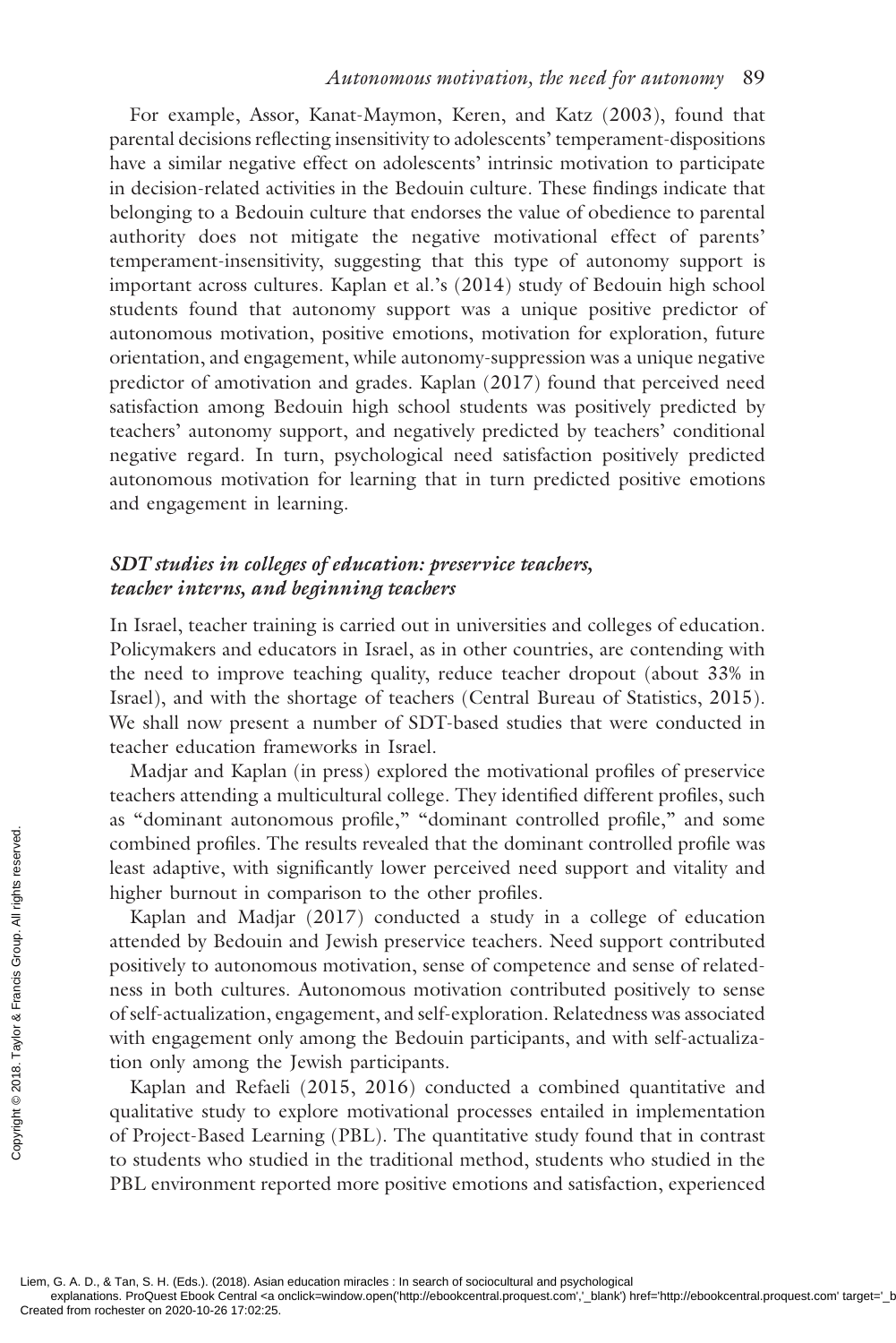greater support for autonomy and competence, and expressed more autonomous motivation and less controlled motivation. The study also supported the SDT model and indicated the importance of autonomy support for promoting autonomous motivation, positive emotions, engagement, and exploration.

Kaplan (2016) conducted a two-year SDT-based longitudinal study among Jewish and Bedouin teacher interns and beginning teachers in their first year of teaching. The teachers participated in workshops in the framework of the Induction Unit at Kaye Academic College of Education and were accompanied by a teacher-mentor. Results showed that the group facilitator's support predicted teachers' autonomous motivation in the workshop and in teaching (in school). Teachers' autonomous motivation in teaching in turn positively predicted sense of self-actualization and competence, and negatively predicted burnout. Mentors' support was associated with autonomous motivation for teaching, which in turn predicted positive self-experiences regarding teaching. The model was equivalent for all of the populations. Interestingly, the qualitative study showed that as a result of their participation in the workshop, Bedouin students learned to express a personal opinion, challenge the instructor's authority, ask questions, ask for help, and so forth.

In summary, the findings indicate the considerable importance of providing psychological need support in colleges of education for students belonging to different cultures, and the applicability of SDT to teaching methods that facilitate need support.

#### *SDT-based educational interventions developed in Israel*

Various studies demonstrate the applicability of SDT in interventions designed to nurture the school as an optimal environment for students to learn and develop (Su & Reeve, 2011), and indicate the effectiveness of intervention programs focusing on promoting autonomy-supportive teaching (e.g., Perlman, 2015; Reeve, 1998; Reeve, Jang, Carrell, Jeon, & Barch, 2004). Today there is agreement that autonomy support is a teachable interpersonal motivating style (Reeve, 1998).

SDT-based interventions have also been developed and successfully implemented in different populations in Israel. The programs are presented in Table 6.1 . Readers are invited to read theoretical articles describing programs implemented in Israel as well as the intervention principles (Assor, 2012, 2016; Assor, Kaplan, Feinberg, & Tal, 2009 ).

Together, the findings indicate that teachers can be taught to support their students' needs in different educational frameworks – elementary schools, high schools, regular schools, and special education schools – in populations from different cultures, as well as in preservice teachers. The findings join those described here concerning the positive effects of need support on various positive outcomes in students and preservice teachers, including sense of need satisfaction and autonomous motivation for learning, as well as for pro-environmental activity, increased sense of relevance in learning, increased engagement in Example 1988<br>
Sample (Reeve, 1998).<br>
SDT-based interve<br>
mented in different<br>
Table 6.1. Readers at<br>
implemented in Israe<br>
Assor, Kaplan, Feinbor<br>
Together, the findi<br>
students' needs in different cultures, as<br>
described h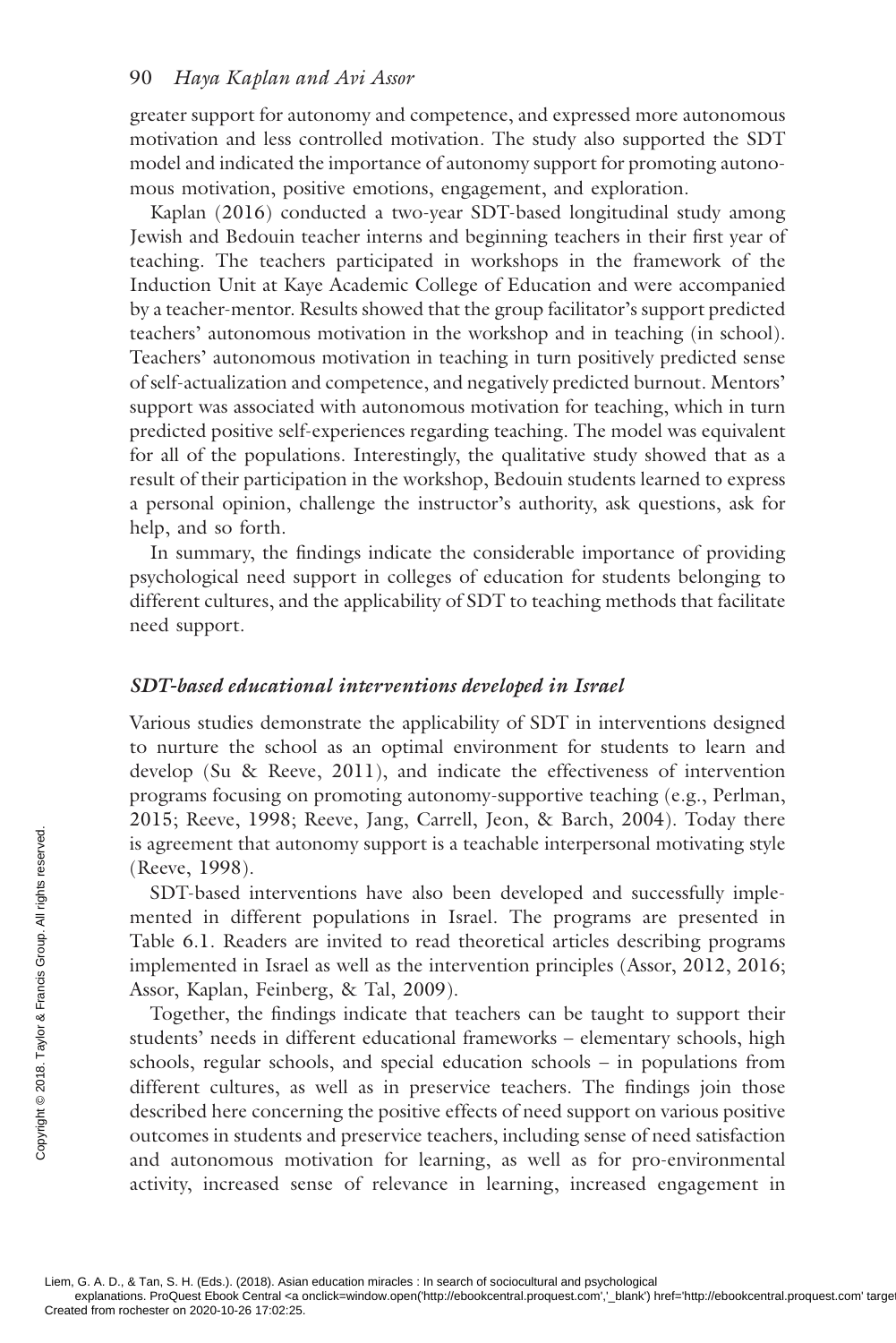*The program and the population Main results and impact* 

# **Kaplan and Assor (2004, 2012)**

 Promoting autonomy-supportive dialog among teachers and students.

 18 seventh-grade classes – students and teachers, Jewish sector.

## **Kaplan and Madjar (2015)**

 Promoting high-achieving Bedouin students' autonomous motivation and active involvement in topics associated with the natural and human environments in their localities (encouraging pro-environmental behaviors). The students participated in group meetings.

High school students (grades 8 to 10).

## **Assor (2016)**

 Teaching and learning growthpromoting structure/sequence intended to strengthen autonomous motivation for learning and coping with challenging tasks among students.

Jewish elementary schools.

#### **Kaplan and Hibsher (2016)**

 Program for students with behavioral disorders in a special education elementary school in the Jewish sector.

 The program focused on promoting self-determination by means of a unique learning environment called "Creativity and Interest Spaces" that facilitates experiential and autonomous learning. The program focused<br>self-determination by<br>unique learning enviror<br>"Creativity and Intere<br>facilitates experiential<br>learning.<br>Assor et al. (2018)<br>Promoting teachers' contend with violence<br>caring without becom<br>controlling.<br>J

#### **Assor et al. (2018)**

 Promoting teachers' capacity to contend with violence and enhance caring without becoming more controlling.

Jewish elementary schools.

 Increase in positive emotions and perceptions of teachers as conducting meaningful dialog on the relevance of studies to students' lives; decrease in classroom violence.

 Group facilitators' and parents' autonomy support (students' perceptions), as well as self-perceived relatedness and competence, were associated with students' autonomous motivation, which in turn was associated with pro-environmental behaviors.

 The program enhanced autonomous motivation for learning and students' ability to contend with challenging tasks.

 Need support during the intervention promoted autonomous motivation, sense of choice, sense of relatedness, sense of competence, and engagement, and reduced controlled motivation and amotivation.

Comparisons of the effects of a 22-month program in three intervention schools and three control schools indicated that the program: (a) reduced violent student behavior and controlling teacher behavior; and (b) enhanced caring student behavior and active teacher response to violence.

(*Continued* )

Liem, G. A. D., & Tan, S. H. (Eds.). (2018). Asian education miracles : In search of sociocultural and psychological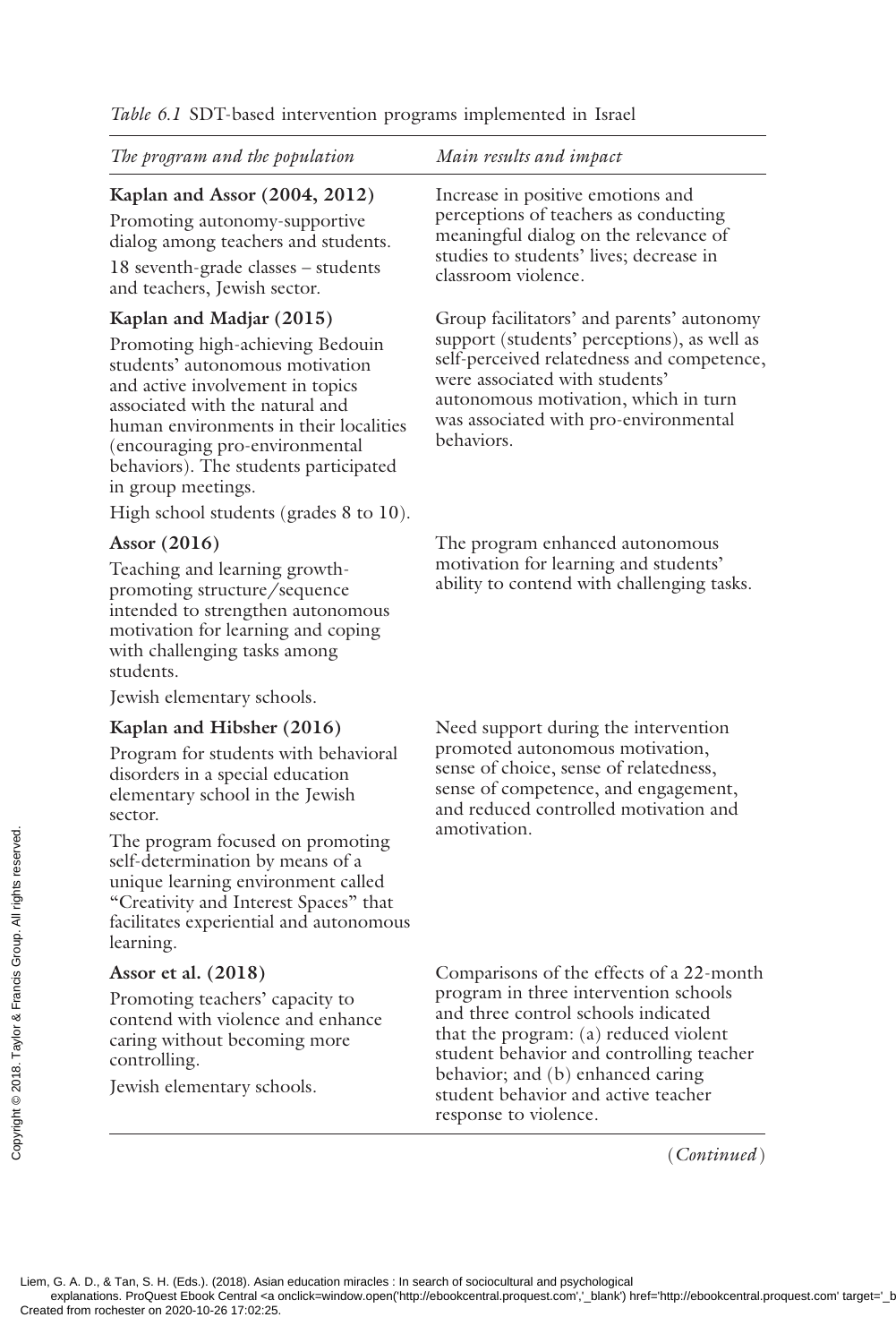#### *Table 6.1* (Continued)

| The program and the population                                                                                                                                                                                                                                                                                                                                                                                                      | Main results and impact                                                                                                                                                                                                                                                                                                                                                                                                                                                                                                                                                                                                                     |
|-------------------------------------------------------------------------------------------------------------------------------------------------------------------------------------------------------------------------------------------------------------------------------------------------------------------------------------------------------------------------------------------------------------------------------------|---------------------------------------------------------------------------------------------------------------------------------------------------------------------------------------------------------------------------------------------------------------------------------------------------------------------------------------------------------------------------------------------------------------------------------------------------------------------------------------------------------------------------------------------------------------------------------------------------------------------------------------------|
| Kaplan, Glassner, and Hades<br>(2016)<br>A new group facilitation program for<br>beginning teachers operated by the<br>Induction Unit at Kaye College.<br>The program focuses on need support<br>and exploration processes in order<br>to promote autonomous motivation<br>and sense of competence in teaching,<br>and to enhance a proactive approach<br>to contending with the challenges of<br>entering the teaching profession. | The program was accompanied by a<br>qualitative case study. Thematic analysis<br>along a timeline, based on the reflective<br>diaries of four Jewish and Bedouin<br>teachers, shows that the experience in the<br>workshop invites a process of exploration<br>that promotes examination and<br>construction of professional identity.<br>The process is attended by a higher sense<br>of competence and autonomy, adoption<br>of a proactive approach, and reported<br>changes in professional behavior. The<br>group encounter was experienced as<br>psychological need-supportive place both<br>by the facilitator and the participants. |
| Assor et al. $(2009)$<br>A detailed learning and<br>implementation structure to<br>promote teachers' internalization and<br>application of ideas and practices based<br>on self-determination theory. This<br>structure is aimed at overcoming the<br>recurrent problem of "the predictable"<br>failure of educational reform"<br>(Sarason, 1990).<br>Jewish elementary schools.                                                    | Findings from two studies: (a)<br>demonstrate the usefulness of the<br>proposed structure in promoting<br>educational reform, and (b) highlight the<br>components of this structure that teachers<br>report to be valuable.                                                                                                                                                                                                                                                                                                                                                                                                                 |

learning, increased caring and reduced violence, increased positive emotions, and promoting identity construction processes, alongside reduced controlled motivation, amotivation, and negative emotions.

SDT-based intervention principles are implemented in additional programs, not all of which are accompanied by research, for example, an SDT-promoting school network in Beer Sheva, in Israel's south. The schools base their educational outlook on SDT and have developed unique applications to implement this outlook. For example, one of the schools focuses on a program to develop the school as a caring, need-supportive community that promotes consideration and empathy (Feinberg, Kaplan, Assor, & Kanat-Maymon, 2008). Another school promotes agentic engagement (a concept developed by Reeve, 2013) in the students. Example and promoting identity<br>
SDT-based interve<br>
not all of which are a<br>
school network in Be<br>
tional outlook on SL<br>
this outlook. For example and empathy (Feinb<br>
school promotes age<br>
in the students.<br>
Se in the students

#### *Conclusions based on extant research in Israel*

One of the challenges facing the education system in Israel is its considerable heterogeneity. The research picture presented here indicates that a need- supportive

Liem, G. A. D., & Tan, S. H. (Eds.). (2018). Asian education miracles : In search of sociocultural and psychological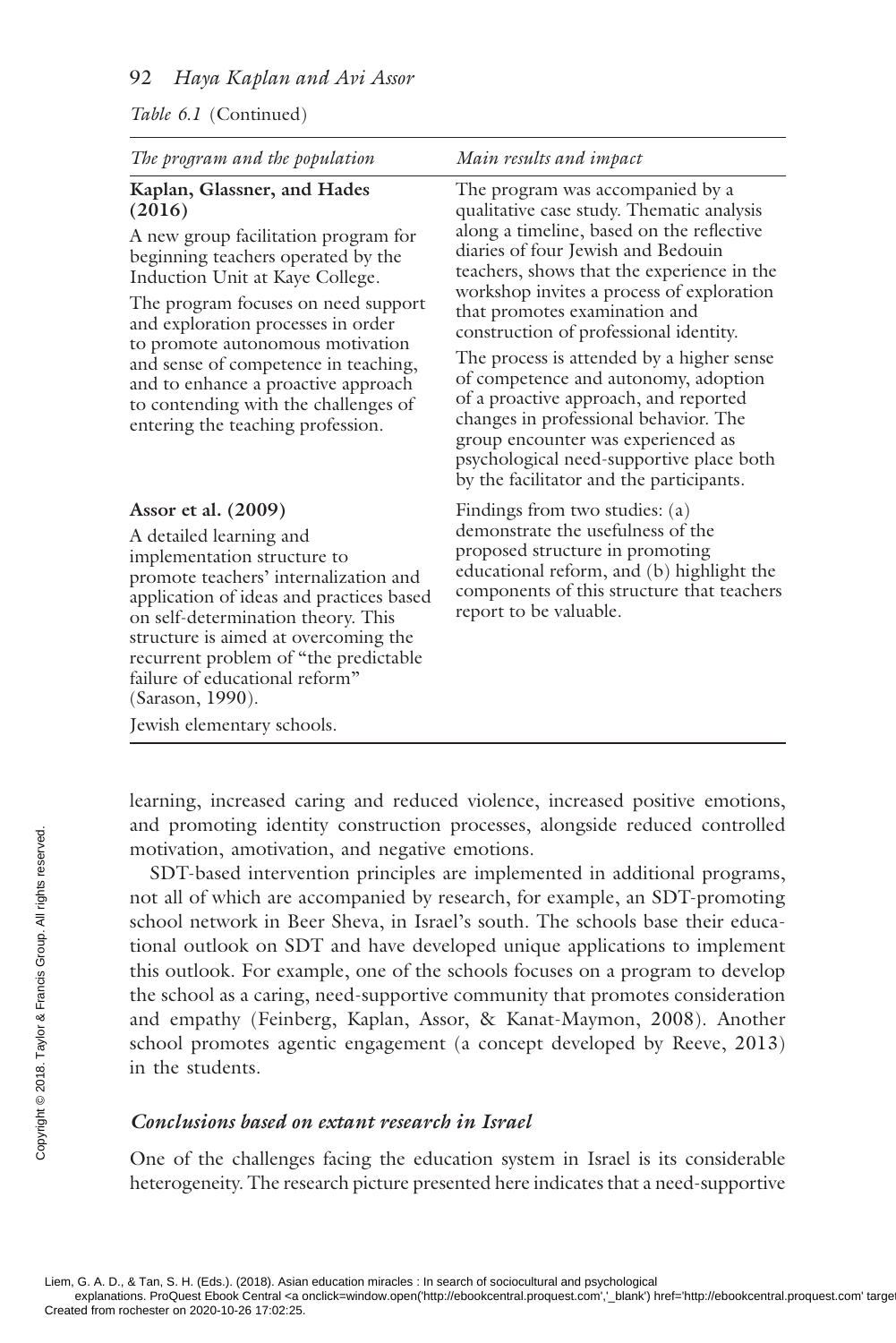environment is likely to promote optimal functioning, development, and wellbeing among students from different cultural, social, and academic backgrounds. The educational approach underlying SDT can also provide solutions for various phenomena that need to be addressed in Israel, as in the rest of the world, such as violence, risk behaviors, and alienation, some of which have been presented in the studies reviewed in this chapter.

While the concept of autonomy is clearly central to SDT, in Israel the emphasis on autonomy has also emerged from sources other than SDT. Thus, in the past 40 years influential Israeli educational thinkers have devoted considerable attention to the notion of autonomy (e.g., Aviram, 1986; Aviram & Assor, 2010; Aviram & Yonah, 2004; Ben Baruch & Shane, 1981; Ben-Peretz & Ben Zion, 1987; Fridman, 1990; Sheinberg, 2008). There have also been several important educational initiatives aimed at enhancing students', teachers', and principals' autonomy (e.g., Cohen-Ornstein, Beeri, Lior, & Levi-Reich, 2014 ; Gordon, 1991; Shapira, Green, & Danilov, 1994).

Central to some of these efforts is a view of autonomy derived from Mill (1947 ) and Kant (1960 ), whereby people are considered autonomous only to the extent to which they know what is truly important to them, and this knowledge is based on considerable reflection (e.g., Aviram & Yonah,  $2004$ ; Gordon, 1991). Consistent with these perspectives, one of the authors of this chapter (Assor, 2012, 2017) has developed a view of the need for autonomy and autonomous functioning that emphasizes the importance of the formation of an "authentic inner compass." That is, self-knowledge that guides the individual when making important decisions. According to this view, one of the major tasks for teachers and parents is to help students develop their "inner compass," which then helps students to feel autonomous and find their way in societies characterized by value confusion, non-optimal external influences, and excessive information. While the conceptual and empirical work on the notion of an inner compass is mostly based on the work of Assor (2012, 2017), it should be noted that Vansteenkiste and Soenens (2015 ) also carried out important work on the functions of the inner compass.

The next section presents the concept of the "authentic inner compass" (IC), which is based on a new conceptualization of the need for autonomy and suggests new directions for research and future interventions.

# **Nurturing students' authentic inner compass as a major aspect of autonomy support**

#### *Defi ning the need for autonomy*

Based on Deci and Ryan's (2000) and on Mill's (1947) views of autonomy, Assor  $(2017)$  defines the need for autonomy as "the general meta-need to feel that I can direct and regulate myself in ways that feel truly satisfying." Importantly, this definition includes two components:  $(1)$  the feeling that we can direct and regulate our major actions and life, and that (2) this regulation is Example 1<br>
Created from rochester on 2020-10-26 17:02:25.<br>
Created from rochester on 2020-10-26 17:02:25.<br>
Created from rochester on 2020-10-26 17:02:25.<br>
Created from rochester on 2020-10-26 17:02:25.

Liem, G. A. D., & Tan, S. H. (Eds.). (2018). Asian education miracles : In search of sociocultural and psychological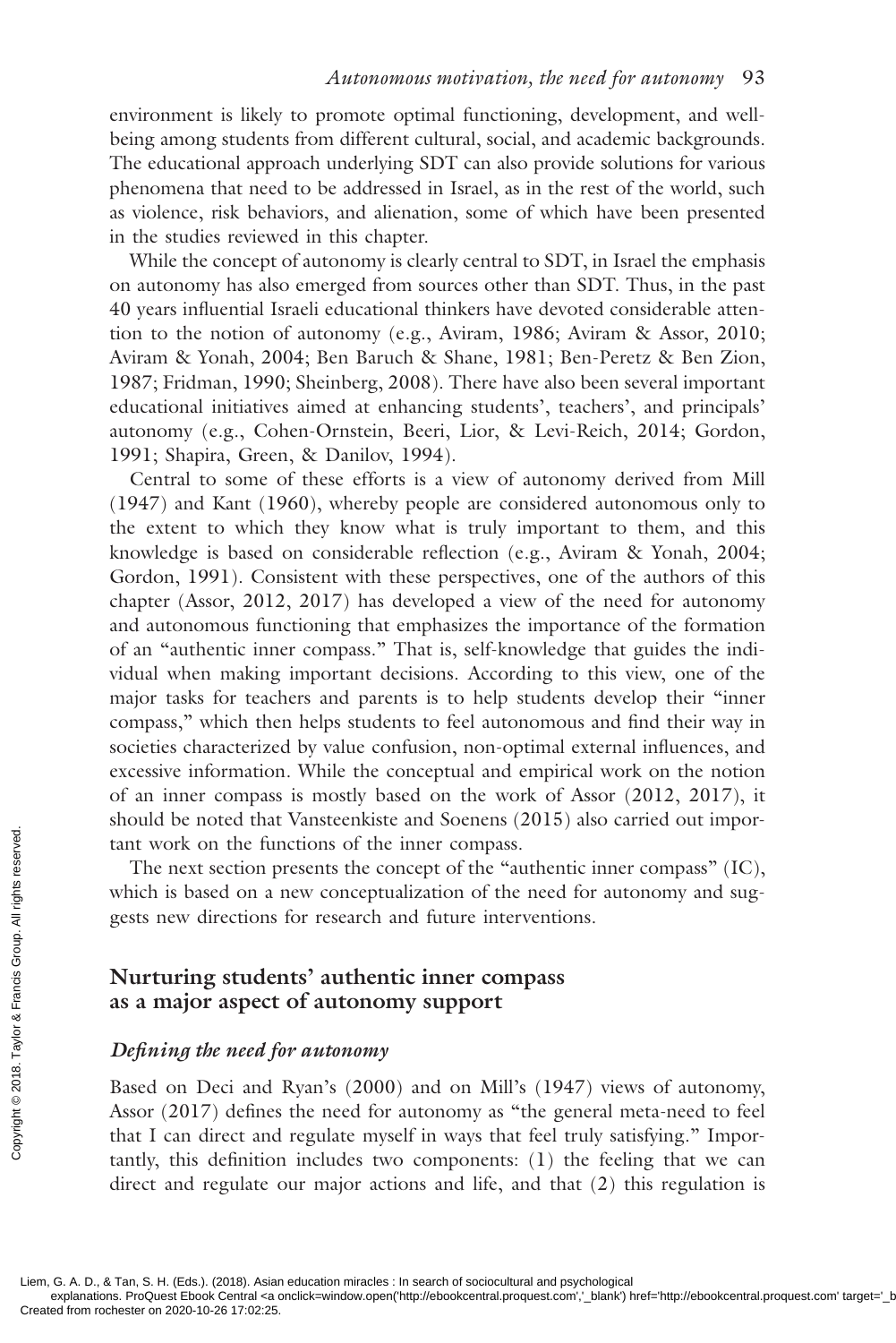truly satisfying; that is, it enables the satisfaction of our basic psychological needs in ways that fit our intrinsic values, temperament dispositions, talents, and interests. Accordingly, a true sense of autonomy is attained when both aspects of the need for autonomy (self-direction and self-actualization) are present (see Assor, 2017, for a detailed discussion of this definition).

What kind of experiences (inputs) do we need to have to feel that we are directing (or can direct) ourselves in ways that are truly satisfying? What kind of experiences (inputs) do we need to avoid in order to minimize the feeling that we are not truly directing our life? Based on Deci and Ryan (2000); Weinstein and Ryan  $(2010)$ ; and Mill  $(1947)$ , as well as on Aviram's  $(1986)$ interpretations of Mill, in order to feel fully autonomous, we need to satisfy three component-strivings of the meta-need for autonomy:

- 1 *Freedom*: To be free from (external and internal) coercion or arbitrary limitation of options, and especially to be free to access, explore, express, and realize our authentic inclinations. Note that the striving to be free from internal coercion reflects not only the yearning to be free from oppressive external demands that were internalized (i.e., introjected, see Assor, Vansteenkiste, & Kaplan, 2009 ), but also the yearning to be free from the domination of strong impulses and negative emotions (anger, jealousy, etc.) that may be experienced as overwhelming and perplexing (why do I feel this way? Is this a part of me I fully identify with?)
- 2 *Authentic IC*: To develop action-guiding schemas (self-knowledge) that inform us on what we truly value and need (basic preferences and aspirations), and how we can realize our needs and values within our personal and social constraints and affordances through specific goals and preferences. The striving to develop authentic IC knowledge also involves a striving to understand what the individual truly feels in relation to emotionally meaningful experiences, as understanding his true feelings provides important information regarding what he truly values or needs or does not value or need.
- 3 *Behavioral self-realization and congruence:* To feel that our behavior enables us to realize our authentic needs and values, and that our behavior is congruent with these needs and values.

In short, to feel that we can truly direct ourselves we need to feel that (1) we are free to explore and realize our authentic inclinations, (2) we know what these inclinations are and how they can best be realized within our personal and social context, and (3) we realize our authentic inclinations in our behavior. Importantly, the first two components – freedom and inner compass – greatly enhance our capacity to initiate actions that realize our authentic inclinations. Put simply, when we identify our authentic inclinations and know how to realize them, and when we are free to do so, we are more likely to realize them. Because the notion of IC is relatively new, we will now explain it in greater detail. From rocket and the contract on 2020-10-26 17:02:25.<br>
Created from rochester on 2020-10-26 17:02:25.<br>
Created from rochester on 2020-10-26 17:02:25.<br>
Created from rochester on 2020-10-26 17:02:25.

Liem, G. A. D., & Tan, S. H. (Eds.). (2018). Asian education miracles : In search of sociocultural and psychological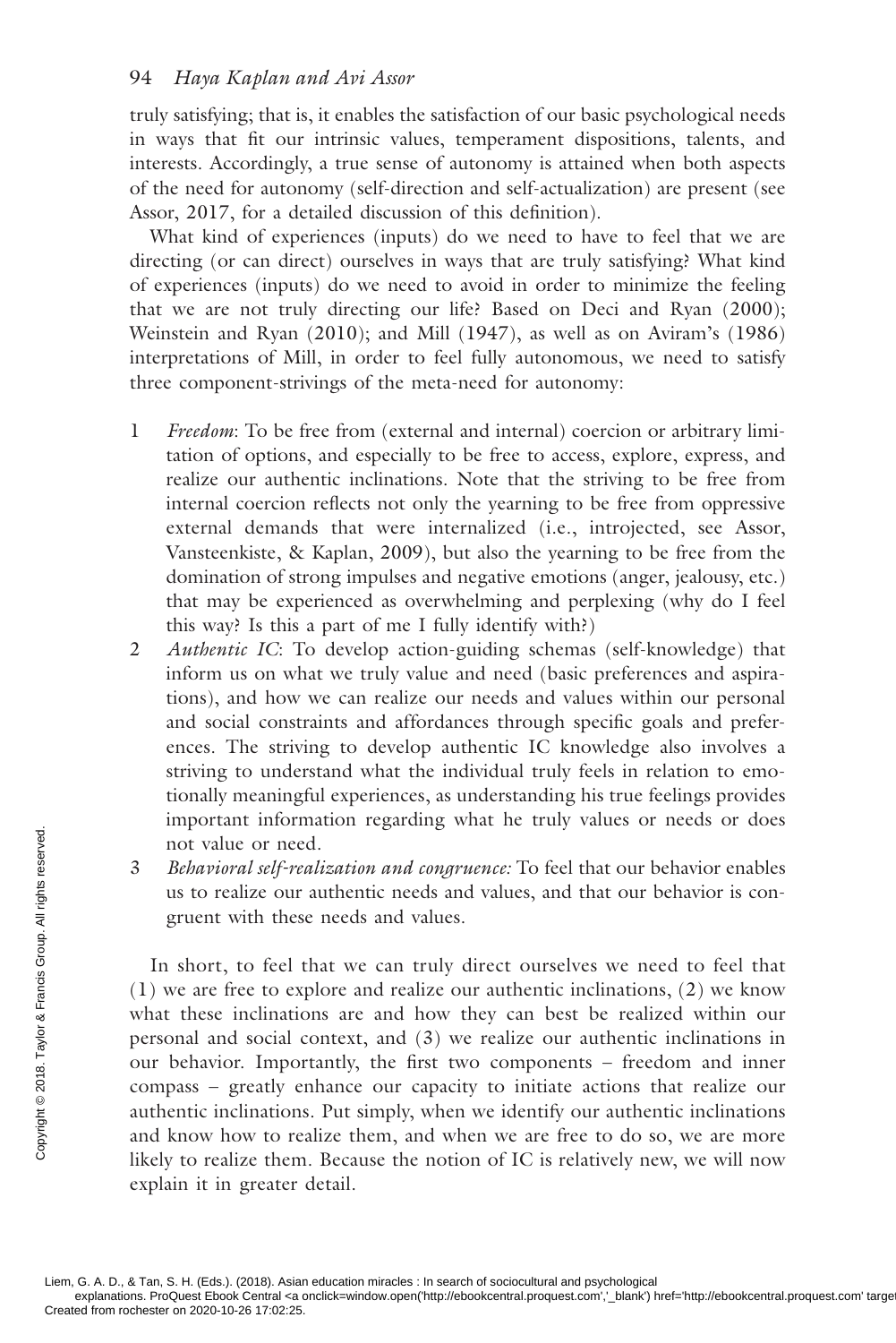# *The striving for an authentic IC*

This striving is aimed at developing ideas and schemas of what we truly value and need (i.e., basic preferences), and how we can realize our authentic needs and values, within the affordances and constraints of our external reality and our personal dispositions and abilities, through specific goals, preferred activities, relationships, and contexts. Figure 6.1 describes a simplified schema of a mature authentic IC structure. IC schemas help us to feel that we can truly direct ourselves because they inform us on how to choose actions, relationships, and contexts that are likely to feel optimally satisfying and valuable. When we do not have such schemas (knowledge), we feel confused primarily because we do not know what actions to choose. The contribution of an IC to our sense of true direction is especially important in difficult or confusing situations, particularly in the postmodern information age, which is characterized by value confusion and an overwhelming amount of information.

Erich Fromm (1941) already noted that in such societies, freedom and choice are often experienced as a burden and a threat, and in response people choose to escape from freedom by joining totalitarian organizations and belief systems. The development of a firm and authentic IC can help people to contend with their fear of freedom and choice.

Value confusion and value conflicts appear to have increased in recent decades both for Jews and Arabs in Israel. Among Jews, recent decades have witnessed serious questioning, perhaps even collapse, of the socialist and collectivist ideals of the mostly secular founding fathers (e.g., Kimmerling, 2005; Shafir & Peled, 2002 ). At the same time, Muslim Arabs are experiencing greater tension between

#### **Gradually developing concepts ofauthentic**:

- 1. **Values**  what behaviors are truly worthy, virtuous, and desirable, and what behaviors are not.
- 2. **Basic needs**  what kind of activities, relationships, and contexts enable us to feel truly and deeply related, belonging, competent, and free from control, and therefore make us feel content, vital, and happy.
- 3. **Personal dispositions and capacities** individual difference attributes such as **temperament dispositions**, **sensitivities**, **interests**, **and talents,** which are important to consider in forming specific personal preferences and aspirations that allow optimal realization of our authentic values and needs. Exercise the and contexts enable<br>
and contexts enable<br>
related, belonging,<br>
related, belonging,<br>
and therefore make<br>
dispositions, sensi<br>
which are important<br>
dispositions, sensi<br>
which are important<br>
personal preference<br>

These concepts are instantiated by and anchored in representations (memories) of appreciated need-satisfying activities of self, identification figures (exemplars), and cultural routines.



*Figure 6.1* A simplified schema of a mature authentic IC structure

Liem, G. A. D., & Tan, S. H. (Eds.). (2018). Asian education miracles : In search of sociocultural and psychological explanations. ProQuest Ebook Central <a onclick=window.open('http://ebookcentral.proquest.com','\_blank') href='http://ebookcentral.proquest.com' targe<br>Created from rochester on 2020-10-26 17:02:25.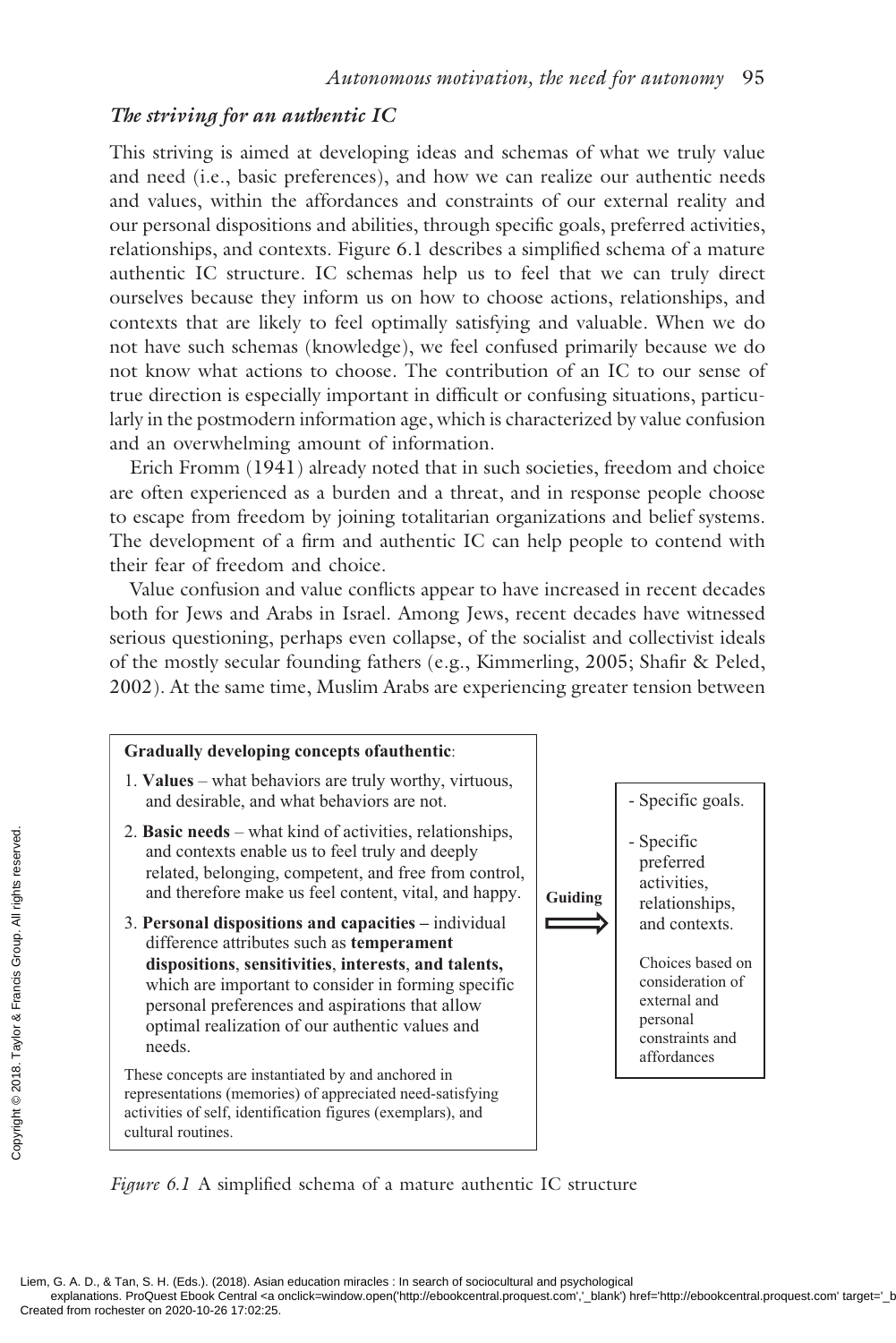their religion and various Western influences. Arabs of all religions are also experiencing tensions between their Palestinian identity and their status as citizens of Israel, which is officially defined as a primarily Jewish state (e.g., Black,  $2017$ ). The value conflicts experienced by different parts of the Jewish and Arab populations are varied and complex, and a comprehensive account of these conflicts cannot be provided in this chapter. However, it appears that many Jewish and Arab adolescents and young adults feel a strong need for a firm and authentic inner compass, and consequently for educational contexts that support the development of such a compass (e.g., Assor et al., 2005).

Table 6.2 presents examples of items assessing the extent to which the striving to have an authentic inner compass is satisfied in adolescence and beyond. The

## *Table 6.2* Items assessing the experience of having an inner compass

## **Satisfaction**

- I have an inner compass that helps me to know what is truly important to me in life.
- I have principles that usually enable me to know the right thing to do in difficult situations.
- I have things that really interest me and I want to invest time in.
- I have values that help me decide what kind of people I want to spend time with.
- I have aspirations that I fully identify with.
- I know what kind of a person I definitely do *not* want to be.
- When I have to make important decisions and plan ahead, I usually know what my true needs are.
- I can usually figure out what I really need and look for in relationships and social contexts.
- I usually know what I truly need and what is most important for me at work or at school.
- I have interests and/or values that can enable me to persist and stay on course even when the going is tough.
- I have ideas (beliefs) and perceptions (outlooks) that help me to direct myself wisely.
- I have life experiences and knowledge that can help me decide what path to take when making important decisions regarding school or work.

# **Frustration**

- I feel confused about what is important in my life.
- Presently, I feel there is nothing that is really worth pursuing for me.
- I feel that I do not have any direction in my life.
- I have no idea about the kind of person I want to become.
- There are no human attributes that I really value.
- I often do not know what my true needs are.
- I have no ideas or beliefs that help me to direct myself wisely.
- When faced with difficult choices or decisions, I usually feel that I do not know how to act wisely.
- I do not have inner knowledge (life experiences, knowledge, values, or interests) that can guide me in important decisions at school or at work.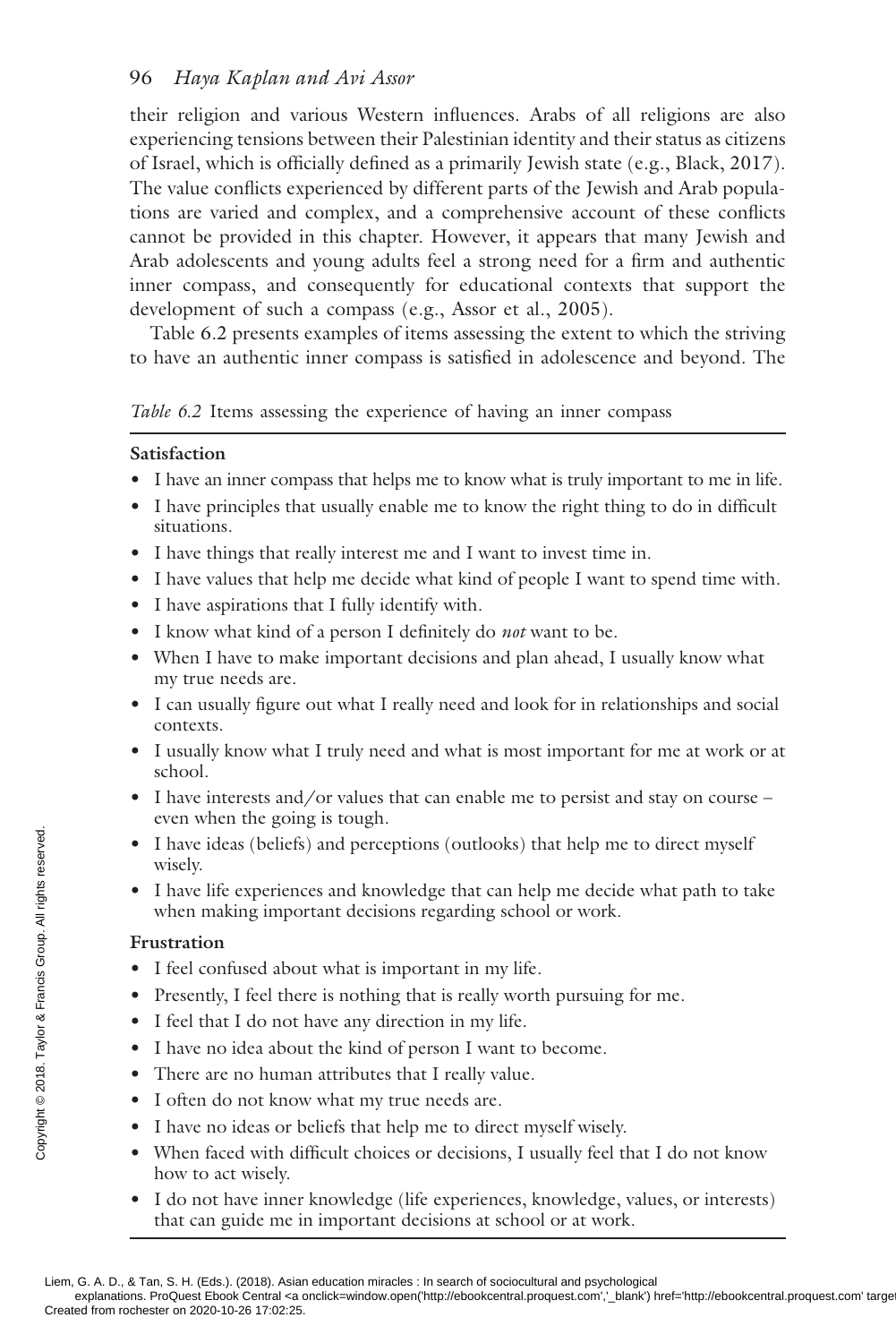items were validated in four studies with adolescents and young adults (see Assor, 2017).

# **Educational and socializing practices promoting an authentic IC**

In this section we describe educational and socializing practices that promote the development of an authentic IC. Studies demonstrating the importance of these practices are described in Assor (2012) and Assor (2018).

- 1 *Perspective taking*: To support children's need for autonomy, it is particularly important that parents and educators take children's perspective and accept their feelings, particularly when parent and child disagree (Assor, 2012).
- 2 *Allowing freedom to express and realize authentic inclinations*: This practice includes behaviors that minimize control and arbitrary restrictions, as well as allow choice, encourage self-initiated activities, enable the experience and expression of feelings, preferences, and opinions, and having a voice in family or class decisions.
- 3 *Value-conveying and explaining (rationale-giving) messages*: For children to develop authentic values and interests, parents and teachers need to communicate values and norms that show how children can meet their needs in socially acceptable and even commendable ways. Autonomous internalization of these values may lay the foundation for an authentic IC that is later developed and revised as they mature and experience various challenges.The following features of value-transmitting parental messages, when accompanied by perspective-taking and freedom, may be especially helpful: (1) Rationale: This feature enhances the likelihood that children will internalize the valuereflecting behaviors because they understand and identify with their merit; the rationale and specific behaviors exemplifying it may then become part of the IC schema; (2) Intrinsic values: As already noted, it important for the values communicated to be intrinsic; (3) Limited number of values and norms: to avoid undermining children's sense of freedom, it is important for the number and specificity of value-expressive norms to be limited.
- 4 *Nurturing intrinsic value and interest rudiments*: These practices include parents' and teachers' initiatives to involve children in activities reflecting intrinsic values and interests. For example, the value of consideration for others (benevolence) may be fostered by mentoring refugee children in subjects where the child-mentor has considerable competence and interest, with considerable room for mentor initiative and choice. The values comm<br>
norms: to avoid<br>
for the number<br>
for the number<br>
for the number<br>
for the number<br>
parents' and tea<br>
intrinsic values<br>
of the intrinsic values<br>
of these (benevole)<br>
subjects where the with considerable<br>
ten
	- 5 *Intrinsic value demonstration (IVD)*: This practice promotes children's tendency to willingly identify with parents' and teachers' values because they demonstrate the inherent merit of their values by enacting them in behavior, in ways that show that they deeply identify with these values (Assor, 2012). Thus, the values appear worthy because the person enacting them appears content and vital.

 Since the notion of IVD has obvious similarities with the concept of modeling, it is important to note that IVD only refers to a type of

explanations. ProQuest Ebook Central <a onclick=window.open('http://ebookcentral.proquest.com','\_blank') href='http://ebookcentral.proquest.com' targe<br>Created from rochester on 2020-10-26 17:02:25.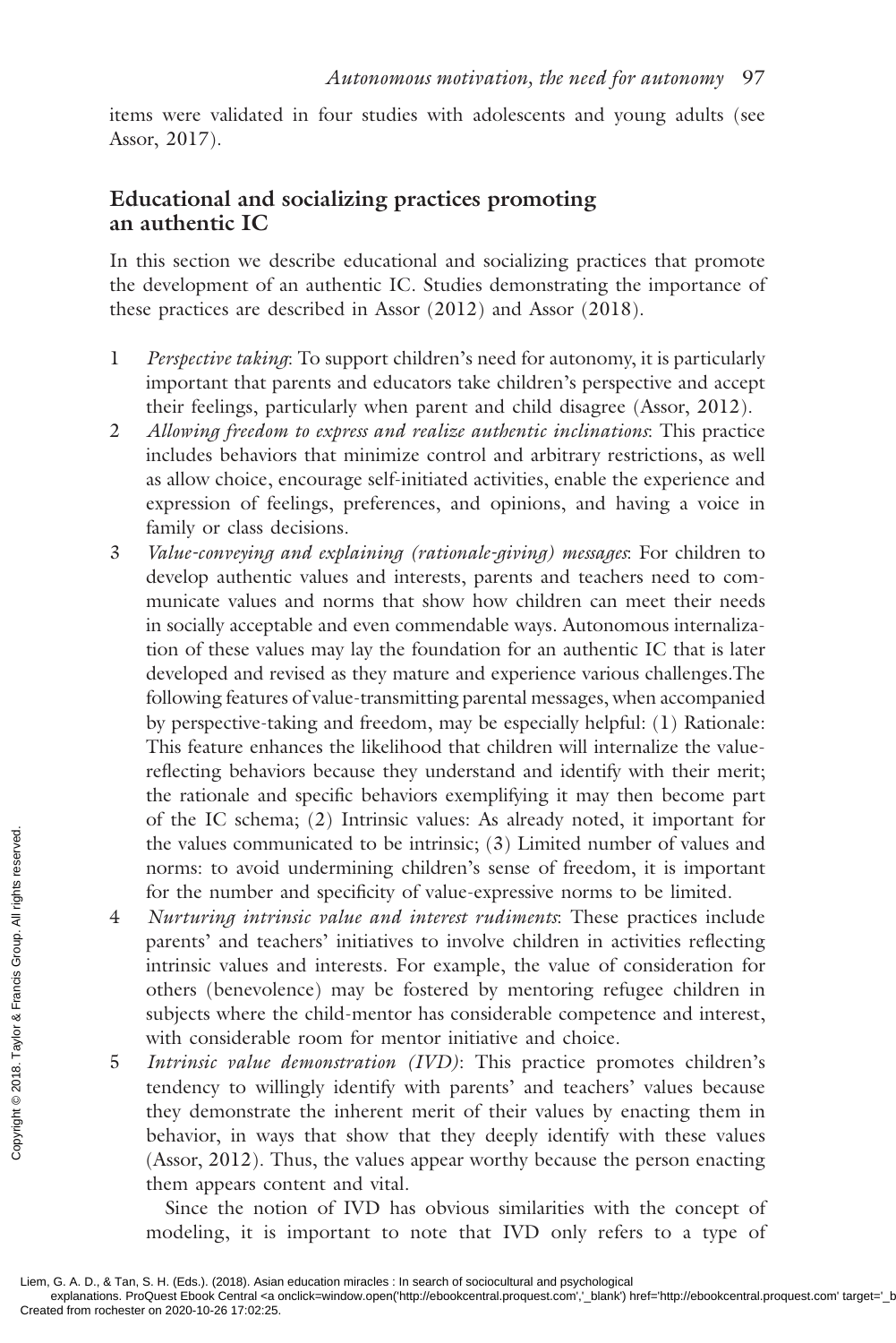#### 98 *Haya Kaplan and Avi Assor*

modeling that appears autonomous (Yu, Assor, & Liu, 2015). A recent study by Beyers, Soenens, and Assor (2016 ) showed that Belgian college and high school students distinguished between IVD, parents' perspectivetaking and choice-provision, and reflective IC facilitation. Furthermore, in both samples, the students' perception of their parents as manifesting IVD was a unique predictor of their experience of having an authentic IC, which in turn predicted their well-being. Findings demonstrating the unique positive contributions of IVD were also reported in other studies ( Brambilla, Assor, Manzi, & Regalia, 2015 ; Yu et al., 2015 ).

- 6 *Refl ective IC facilitation*: This set of parental behaviors includes practices that promote children's inclination and capacity to seriously and freely consider the values and interests they truly identify with, and from them derive goals, commitments, and self-defined group affiliation that feel authentic (Assor, 2012; Assor, Cohen-Malayev, Kaplan, & Friedman, 2005). It is quite possible that significant others who are not parents (mentors, friends, counselors) will also employ these practices, especially in adolescence and beyond. The general practice of reflective IC facilitation includes four specific strategies.
	- 6.1 *Fostering inner valuing (FIV)*: This strategy is likely to be the most basic and developmentally early way to enhance reflection on the child's emerging IC. In this practice, teachers and parents nurture children's tendency and capacity to pay attention to their authentic values and needs despite social pressures, and in particular when facing difficult decisions. Moreover, teachers and parents may also help children to understand what they truly value by helping children understand and articulate the emotions they experience after they went through challenging emotional experiences. This is because strong emotions often inform us on what we truly need and value, or not value.

 As emotional understanding is sometimes threatening, elusive, and complex, children can often benefit from sensitive adult help in this domain. For example, children who actually like and value a certain subject may decide that they do not value it because of strong negative emotions they experience while engaging with this subject in a highly competitive and derogatory classroom. Sensitive conversation on their emotional experience may help these children understand that they like the subject, but not the context. The proposed is the complex, domain. Full complex, domain. Full of the complex, domain. Full subject matrice enotial intereserved.<br>
Full rights respective enotial highly conduct that they all right of accuracion of the se

 An important aspect of the FIV practice is cultivation of the capacity to accept and tolerate the ambiguity and stress experienced in such situations, so that children can take the time to reflect on the issues at hand, rather than respond quickly to escape emotional and social pressures, or to gain approval. Research anchored in SDT has assessed and studied this tendency only in adolescents and young adults ( Assor et al., 2016 ). However, theoretically it appears important

Liem, G. A. D., & Tan, S. H. (Eds.). (2018). Asian education miracles : In search of sociocultural and psychological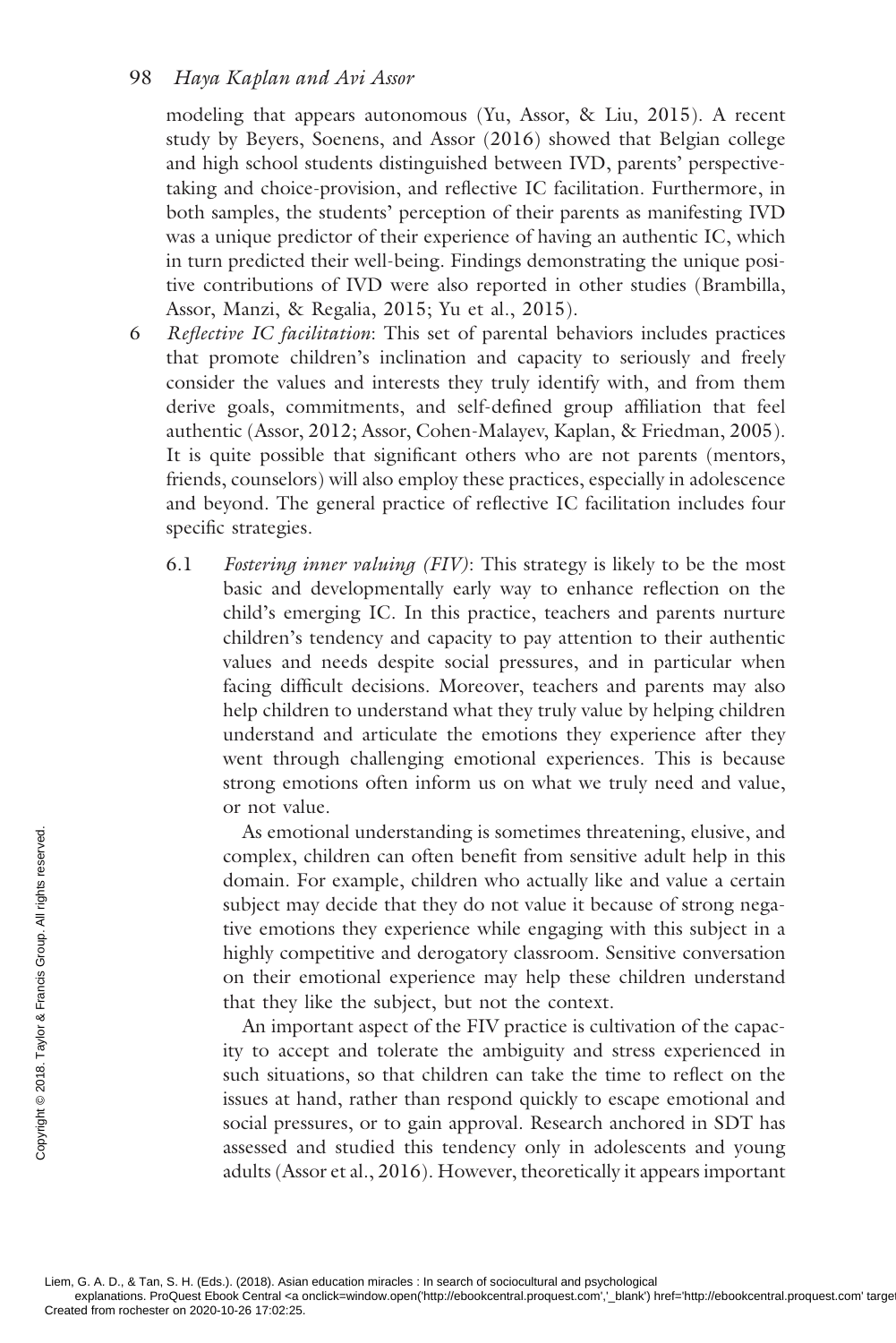to nurture this tendency from early childhood (e.g., Fonagy & Target, 1997).

- 6.2 *Support for value/interest examination (SVE)*: In this practice, parents encourage a thorough and open-minded reflection on goals, values, and interests through discussions, activities, and experiences in different contexts. In line with Erikson's (1968) and Marcia's view (1993), the examination process may then enable selection of relatively satisfying goals and commitments in adolescence and beyond. Recent studies demonstrated the unique positive effects of the perceived practices of SVE and FIV (Assor, 2011, 2012; Beyers et al., 2016; Assor & Olshtein, 2017).
- 6.3 Support for inner compass clarification and formation: This practice refers to active help in the goal- and interest-formation process. It includes suggestions on how to examine the issues at hand, and when appropriate, also challenge observations and questions. The latter type of responses, in the context of non-controlling empathic relationships, may help children to face needs, feelings, or realities they avoid or distort. Avoidance or distortion of their reality may cause them to form non-optimal or harmful goals. In this context, challenging yet sensitive interventions by close others may help children to acknowledge their avoidant or distortive behavior, and create a more accurate picture of their reality. The more accurate perception can then help them to form more optimal goals and commitments.
- 6.4 *Inner compass validation*: This practice may be particularly relevant after children have engaged in reflective-exploration and selected long-term goals. In this practice, parents and teachers validate the child's perception and feelings that the goal/commitment/interest they follow is worthy and desirable. Even more important, they try to avoid invalidation. Another aspect of validation is conveying the view that the child has the capacities to attain the relevant goal. The challenge of validation is especially difficult when the child adopts goals and interests that parents do not particularly respect, or that appear too demanding. Support for the importance of IC validation was obtained in a recent study of Israeli and Chinese college students, conducted by Assor et al. (2015).

# **Conclusion**

The present chapter includes two important contributions. The first part highlights the importance of autonomous motivation and autonomy support for students from a wide range of cultural backgrounds in Israel. The evidence indicating the importance of autonomous motivation and autonomy support for Bedouin students is especially important, as it highlights the importance of From rockets and the conduction of the created from rochester on 2020-10-26 17:02:25.<br>Created from rochester on 2020-10-26 17:02:25.<br>Created from rochester on 2020-10-26 17:02:25.

Liem, G. A. D., & Tan, S. H. (Eds.). (2018). Asian education miracles : In search of sociocultural and psychological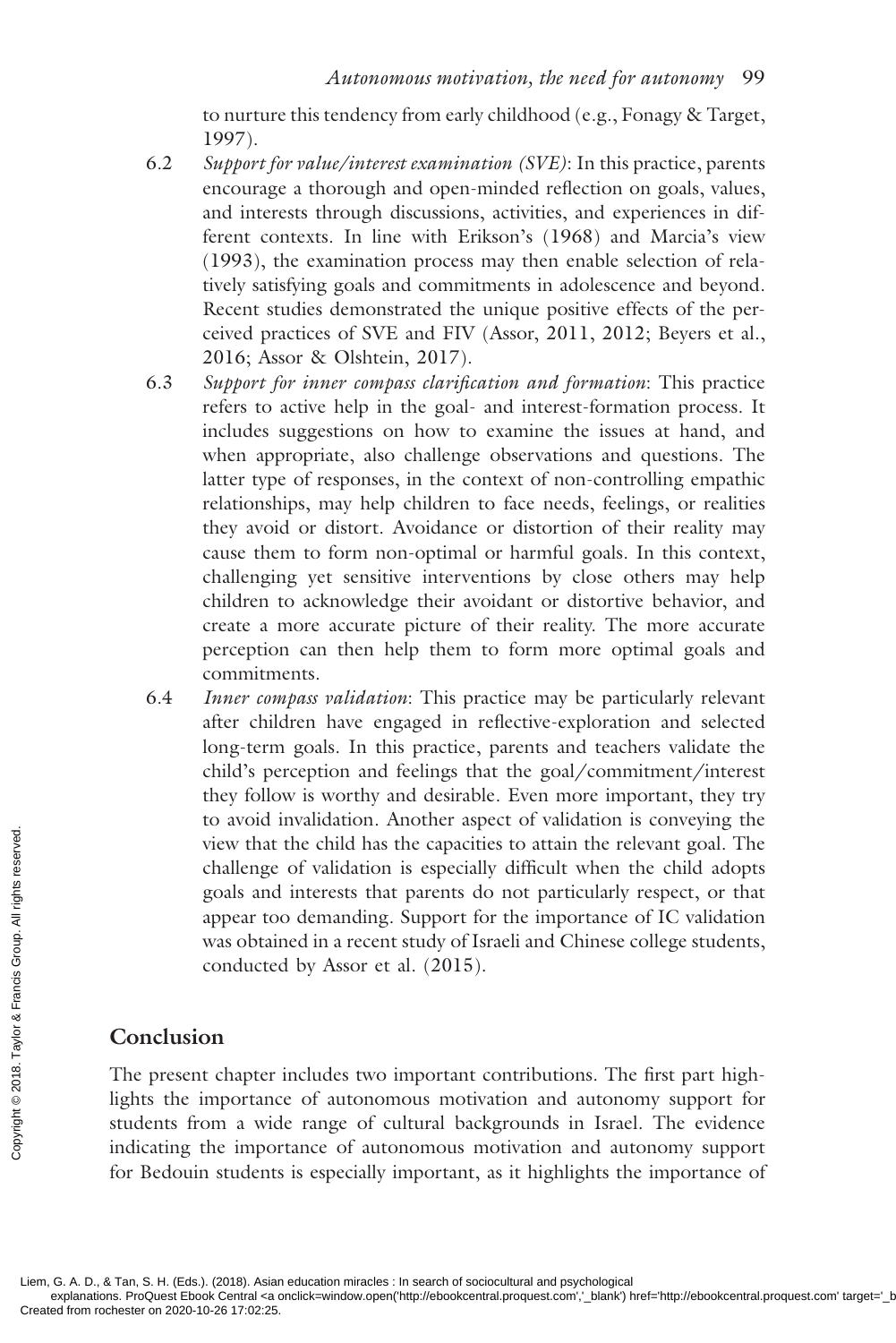autonomy for students from a hierarchical and collectivist context as well. The various intervention and training programs suggest that is it possible to promote autonomous student and teacher motivation across numerous contexts.

The second part of the chapter describes a new theoretical development – the concept of inner compass – that is likely to enrich theory and research beyond Israel. What are the major contributions of the proposed view of autonomy and the concept of inner compass to the domain of students' motivation? First, it underscores the idea that to feel a deep sense of self-direction it is not enough to be free to express authentic inclinations or to act according to them. In addition, it is also essential to develop internal schemas of values, interests, and derived goals and preferences that can give us direction. Only when such schemas exist, students and teachers may be able to face the difficult choices posed by the postmodern information age without escaping from freedom. In other words, autonomy is not only about freedom from control and behavioral selfactualization, it is also, primarily, about figuring out and knowing what we believe and feel is valuable and truly need-satisfying.

Second, the notion of IC underscores that in order to help children develop a deep sense of autonomy and consequent autonomous motivation, teachers and parents need to engage in two rarely discussed practices in most SDT work; namely inherent value demonstration  $(IVD)$  and reflective IC facilitation. Research suggests that these practices contribute to the growth of an authentic IC, autonomous motivation, autonomous internalization of values, and other positive outcomes.

The practice of IVD is of special importance for two reasons. First, it consistently emerges as a distinct practice with unique beneficial effects. Second, IVD reflects an important yet under-emphasized educational principle: If you want to foster autonomy and growth in children, it is not enough to interact sensitively with them; in addition, it is crucial to develop and demonstrate your own authentic IC. Accordingly, in teacher and parent education and in counseling we should focus on processes of teachers and parents' authentic IC formation, in addition to practices directly supporting students' needs.

#### **References**

- Abu-Asbah, K. (2006). The Arab education system in Israel: Development and the current situation. In A. Haidar (Ed.), *Arab society in Israel: Population, society, economy* (pp. 210–221). Van Leer Jerusalem Institute and Hakibbutz Hameuchad, Jerusalem (Hebrew).
- Abu-Bader, S., & Gottlieb, D. (2009). *Poverty, education and employment among the Arab-Bedouin society: A comparative view*. Policy Studies (No. 6), National Insurance Institute of Israel Report and The Van Leer Jerusalem Institution. Retrieved July 2017, from www.vanleer.org.il/sites/files/product-pdf/ [research\\_m6.pdf](http://www.vanleer.org.il) **Created from rockets reserved.**<br>
Coreally, and the *economy* (pp. 210–22<br> *Creation Reconomy* (pp. 210–22<br> *Creation Creation Creation Creation Solution Scales in the Arab-Bedouin scales*<br> *Creation Creation Creation Cre* 
	- Abu-Rabia-Queder, S., & Weiner-Levy, N. (2010). Introduction. In S. Abu-Rabia-Queder & N. Weiner-Levy, *Palestinian women in Israel: Identity, power relations, and coping strategies* (pp. 27–48). Hakibbutz Hameuchad and Van Leer Jerusalem Institute, Jerusalem (Hebrew).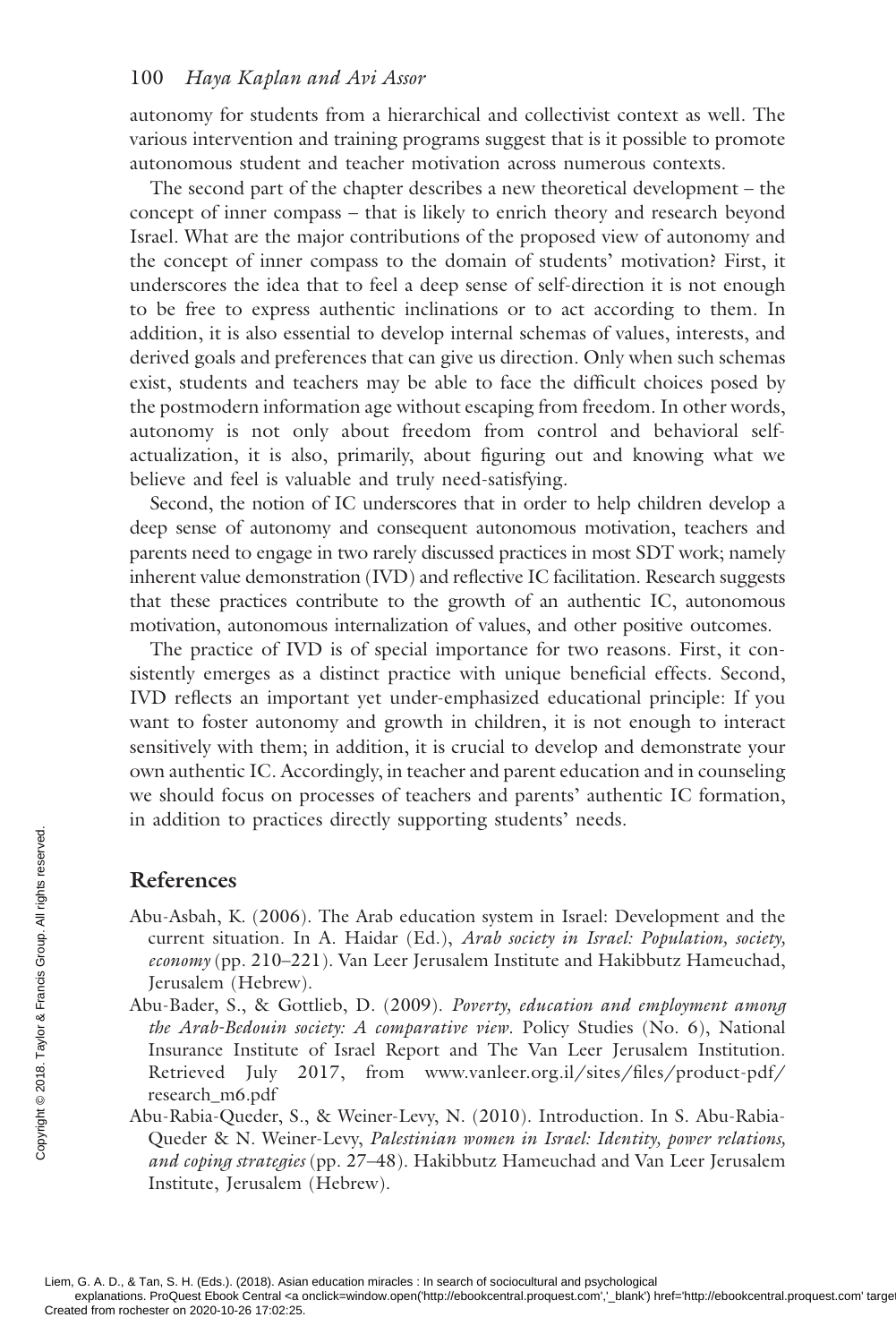- Aelterman, N., Vansteenkiste, M., Van Keer, H., & Haerens, L. (2016). Changing teachers' beliefs regarding autonomy support and structure: The role of experienced psychological need satisfaction in teacher training. *Psychology of Sport and Exercise* , *23* , 64–72.
- Alayan, S. (2013). Good teaching and meaningful teachers from the perspective of Arab students in Israel: Implications for Arab teachers. In A. Agbaria (Ed.), *Teacher education in Palestinian society in Israel: Institutional practices and educational policy* (pp. 215–234). Tel Aviv: Resling (Hebrew).
- Al-Krenawi, A. (2000). *Ethno-psychiatry among the Bedouin Arabs of the Negev*. Tel Aviv: Hakibbutz Hameuchad (Hebrew).
- Assor, A. (2011). Autonomous moral motivation: Consequences, socializing antecedents and the unique role of integrated moral principles. In M. Mikulincer & P. R. Shaver (Eds.), *The social psychology of morality: Exploring the causes of good and evil*. Washington, DC: American Psychological Association.
- Assor, A. (2012). Allowing choice and nurturing an inner compass: Educational practices supporting students' need for autonomy. In S. L. Christenson, A. L. Reschly, & C. Wylie (Eds.), *Handbook of research on student engagement* (pp. 421– 439). New York, NY: Springer.
- Assor, A. (2016). An instruction sequence promoting autonomous motivation for coping with challenging learning subjects. In W. C. Liu., J. C. K. Wang, & R. Ryan (Eds.), *Building autonomous learners: Perspectives from research and practice using self-determination theory* (pp. 153–168). Singapore: Springer.
- Assor, A. (2018). The striving to develop an authentic inner compass as a key component of adolescents' need for autonomy: Parental antecedents and effects on identity, well-being, and resilience. In B. Soenens, M. Vansteenkiste, & S. Van Petegem (Eds.), *Autonomy in adolescencent development – Towards conceptual clarity* (pp. 135–160). NewYork: Routledge & The Psychology Press in conjunction with European Association for Research on Adolescence (EARA).
- Assor, A., Cohen-Malayev, M., Kaplan, A., & Friedman, D. (2005). Choosing to stay religious in a modern world. In M. L. Maehr & S. Karabenick (Eds.), *Advances in motivation and achievement: Vol. 14. Religion and motivation* (pp. 105–150). Oxford, UK: Elsevier Press.
- Assor, A., Ezra, O., & Yu, S. (2015). *The striving to have an inner compass as a fundamental aspect of emerging adults' need for autonomy*. Invited Symposium presented at the 14th European Congress of Psychology, Milan, Italy.
- Assor, A., Ezra, O., Yu, S., & Soenens, B. (2016, June 2–5). *Our inner compass* . Paper presented at the Sixth International Conference of Self-Determination Theory, Victoria, BC, Canada.
- Assor, A., Feinberg, O., Kanat-Maymon, Y., & Kaplan, H. (2018). Reducing violence in non-controlling ways: A change program based on self determination theory. *The Journal of Experimental Education* , *86* (2), 195–213.
- Assor, A., Kanat-Maymon, Y., Keren, S., & Katz, I. (2003). *You should know me better: Motivational effects of experienced parental temperament-insensitivity on Bedouin and Jewish adolescents*. Ben Gurion University. Manuscript under review.
- Assor, A., & Kaplan, H. (2001). Mapping the domain of autonomy support: Five important ways to enhance or undermine students' experience of autonomy in learning. In A. Efklides, R. Sorrentino, & J. Kuhl (Eds.), *Trends and prospects in motivation research* (pp. 101–120). Dordrecht, the Netherlands: Kluwer. Exerces for  $\overline{R}$ , Examples and the 14<br>
Assor, A., Ezra, O., 1<br>
Paper presented at the 14<br>
Assor, A., Ezra, O., 1<br>
Paper presented at<br>
Theory, Victoria, B<br>
Assor, A., Feinberg, O<br>
in non-controlling v<br>
Journal of Exper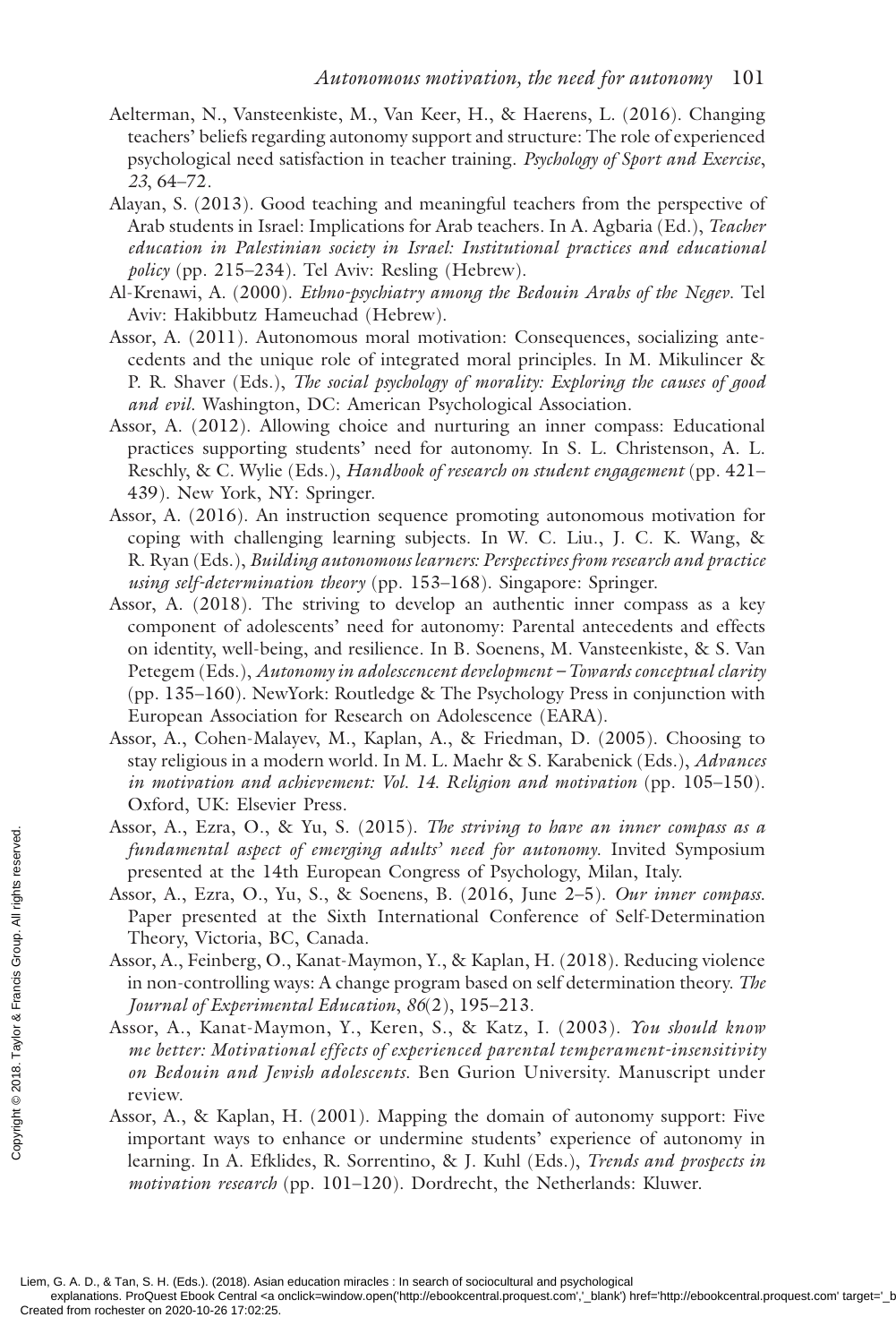- Assor, A., Kaplan, H., Feinberg, O., & Tal, K. (2009). Combining vision with voice: A learning and implementation structure promoting teachers' internalization of practices based on self-determination theory. *Theory and Research in Education*, *7* (2), 234–243.
- Assor, A., Kaplan, H., Kanat-Maymon, Y., & Roth, G. (2005). Directly controlling teacher behaviors as predictors of poor motivation and engagement in girls and boys: The role of anger and anxiety. *Learning and Instruction* , (5), 397–413.
- Assor, A., Kaplan, H., & Roth, G. (2002). Choice is good, but relevance is excellent: Autonomy enhancing and suppressing teacher behaviours predicting students' engagement in schoolwork. *British Journal of Educational Psychology*, 72(2), 261–278.
- Assor, A., & Olshtein, G. (2017). *Reflective inner compass facilitation and basic autonomy support as a predictors of authentic inner compass, intrinsic motivation and identity in late adolescents*. Ben-Gurion University, Israel. Unpublished manuscript.
- Assor, A., Vansteenkiste, M., & Kaplan, A. (2009). Identified versus introjected approach and introjected avoidance motivations in school and in sports: The limited benefits of self-worth strivings. *Journal of Educational Psychology*,  $101(2)$ , 482-497.
- Aviram, A. (1986). The paradoxes of education for democracy, or the tragic dilemmas of the modern liberal educator. *Journal of Philosophy of Education*, *20*(2), 187–199.
- Aviram, A., & Assor, A. (2010). In defense of personal autonomy as a fundamental educational aim in liberal democracies: A response to hand. *Oxford Review of Education* , *36* (1), 111–126.
- Aviram, R., & Yonah, Y. (2004). Flexible control: Towards a conception of personal autonomy for postmodern education. *Educational Philosophy and Theory*, 36(1),  $3 - 17$ .
- Ben Baruch, E., & Shane, P. (1981). Autonomy and delegation of authority. *Studies in Educational Administration*, 15, 5-23.
- Ben-Peretz, M., & Ben Zion, D. (1987). The autonomous school: A long term perspective on school-based curriculum development. In N. Sabar, J. Rudduck, & W. Reid (Eds.), *Partnership and autonomy in school-based curriculum development* (pp. 71–78). Sheffield: Division of Education, S.U.P. (001117726).
- Beyers, W., Soenens, B., & Assor, A. (2016). *Beyond commitment making: How Can parents support adolescents' and emerging adults' inner compass?* Paper presented at the Biennial Meeting of the Society for Research on Adolescence, Baltimore, USA. Exercis, W., Societis, B<br>
parents support adol<br>
at the Biennial Mee<br>
USA.<br>
Black, I. (2017). *Enem*<br>
York: Atlantic Mont<br>
Blass, N. (2016). *Int*<br>
system. Taub Center<br>
Jerusalem.<br>
Brambilla, M., Assor, *f*<br>
trolled religi
	- Black, I. (2017). *Enemies and neighbors: Arabs and Jews in Palestine and Israel*. New York: Atlantic Monthly Press.
	- Blass, N. (2016). *International exams and their importance to Israel's education system*. Taub Center for Social Policy Studies in Israel. Policy Paper No. 2016.02. Jerusalem.
	- Brambilla, M., Assor, A., Manzi, C., & Regalia, C. (2015). Autonomous versus controlled religiosity: Family and group antecedents. *The International Journal for the Psychology of Religion* , *25* (3), 193–210.
	- Central Bureau of Statistics, State of Israel. (2015). *New teachers dropping out of the education system 2000–2014*. *Statistical Yearbook of Israel*. Retrieved July 2017, from [www.cbs.gov.il/reader/newhodaot/hodaa\\_template.html?hodaa=201506197](http://www.cbs.gov.il)
	- Cohen-Ornstein, T., Beeri, D., Lior, O., & Levi-Reich, T. (2014). *Autonomy and choice: A national program for meaningful learning*. Jerusalem: Israel Ministry of Education.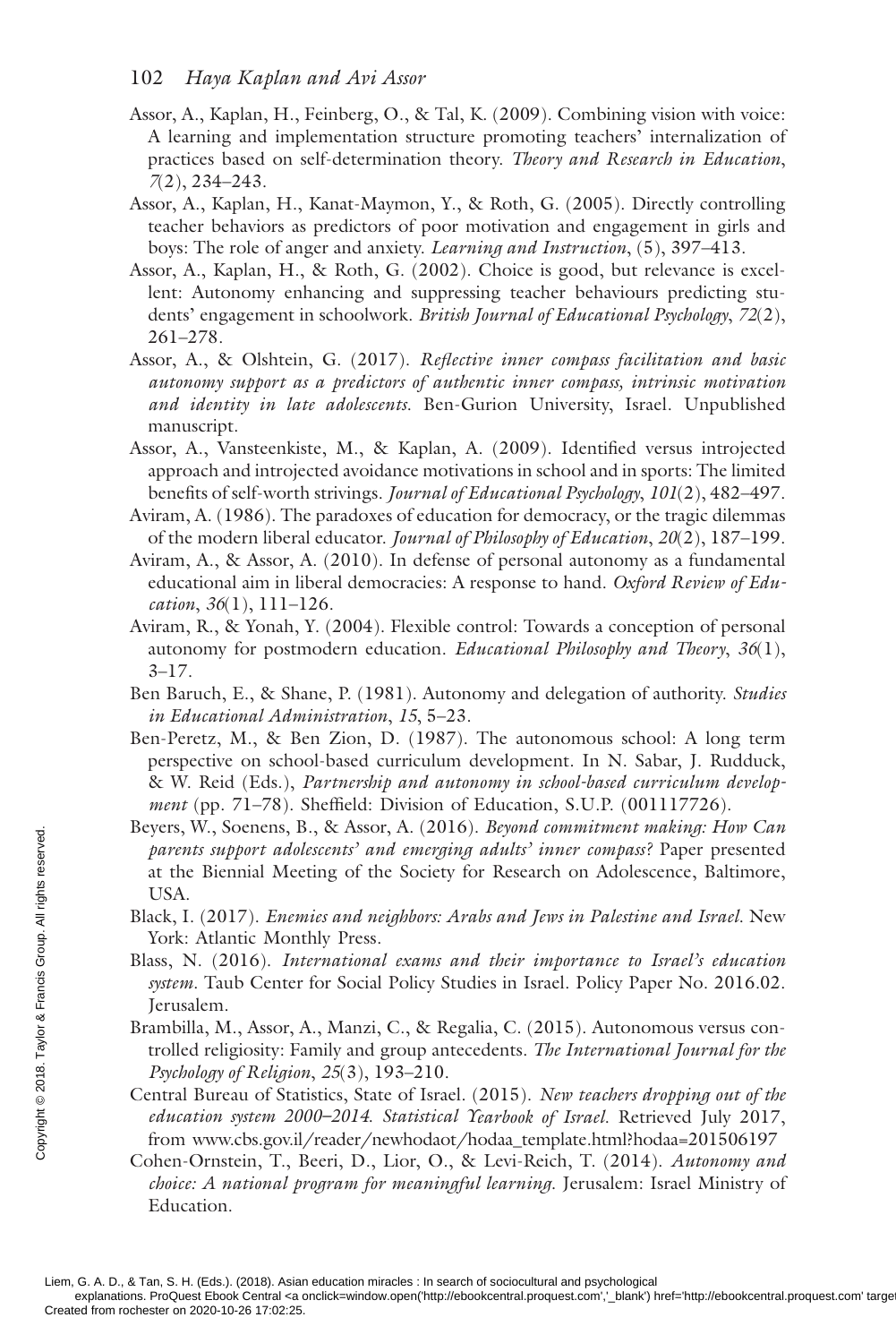- Deci, E. L., & Ryan, R. M. (2000). The "what" and "why" of goal pursuits: Human needs and the self-determination of behavior. *Psychological Inquiry*, *11*(4), 227–268.
- Dobrin, N. (2015). *Equal opportunities in education: Demographic and socio-economic barriers*. Working Paper No. 91. Central Bureau of Statistics, Jerusalem (Hebrew).

Erikson, E. (1968). *Identity, youth and crisis*. New York, NY: Norton.

- Eyal, O., & Roth, G. (2011). Principals' leadership and teachers' motivation: Selfdetermination theory analysis. *Journal of Educational Administration*, *49*(3), 256–275.
- Feinberg, O., Kaplan, H., Assor, A., & Kanat-Maymon, Y. (2008). Personal growth in a caring community: Autonomy supportive intervention program for reducing violence and promoting caring. *Dapim Journal for Studies and Research in Educa*tion, 46, 21-61. MOFET Institute (Hebrew).
- Feniger, Y. (2010). Are GEMS tests good or bad for our education system? *Hed Hachinuch* , *4* , 22–23 (Hebrew).
- Fonagy, P., & Target, M. (1997). Attachment and reflective function: Their role in self-organization. *Development and Psychopathology*,  $9(4)$ , 679–700.
- Fridman, Y. (1990). *Autonomy in education*. Jerusalem: Szold Institute.
- Fromm, E. (1941). *Escape from freedom*. New York, NY: Farrar & Rinehart.
- Gordon, D. (1991). This is our way: School autonomy and self-administration of schools. In A. Brandes (Ed.), *The third wave: Changes and reforms in the Israeli educational system in the 90s*. Jerusalem: Israel Ministry of Education.
- Iyengar, S. S., & DeVoe, S. E. (2003). Rethinking the value of choice: Considering cultural mediators of intrinsic motivation. In V. Murphy-Berman & J. J. Berman (Eds.), *The Nebraska symposium on motivation: Vol. 49. Cross-cultural differences in perspectives on the self* (pp. 146–191). Lincoln, NE: University of Nebraska Press.
- Jang, H., Kim, E. J., & Reeve, J. (2012). Longitudinal test of self-determination theory's motivation mediation model in a naturally occurring classroom context. *Journal of Educational Psychology* , *104* , 1175–1188.
- Jang, H., Reeve, J., Ryan, R. M., & Kim, A. (2009). Can self-determination theory explain what underlies the productive, satisfying learning experiences of collectivistically oriented Korean students? *Journal of Educational Psychology*, 101(3), 644.
- Kanat-Maymon, Y., Benjamin, M., Stavsky, A., Shoshani, A., & Roth, G. (2015). The role of basic need fulfillment in academic dishonesty: A self-determination theory perspective. *Contemporary Educational Psychology* , *43* , 1–9.
- Kant, I. (1960). *On education* (A. Churton, Trans.). Ann Arbor, MI: University of Michigan Press.
- Kaplan, H. (2004). *The effects of autonomy support and autonomy suppression by teachers on academic functioning, motivation, and emotions of children and adolescents: A longitudinal study*. Thesis submitted as part of the requirements for the degree of Doctor of Philosophy, Ben-Gurion University of the Negev, Beer-Sheve (Hebrew). From Francis and Francis Contents respective. Contemnation Press.<br>
Equals Raplan, H. (2004).<br> *teachers on academi*<br>
degree of Doctor of (Hebrew).<br>
Kaplan, H. (2016, Jun<br> *tion in teaching of* Conference of Self-<br>
Kaplan,
	- Kaplan, H. (2016, June 2–5). *Needs supporting environment and autonomous motivation in teaching of novice teachers*. Paper presented at the Sixth International Conference of Self-Determination Theory, Victoria, BC, Canada.
	- Kaplan, H. (2018). Teachers' autonomy support, autonomy suppression and conditional negative regard as predictors of optimal learning experience among highachieving Bedouin students. *Social Psychology of Education*, 21(1), 223–255.
	- Kaplan, H., & Assor, A. (2004). Need supporting dialogue among teachers and students: A conceptualization and an applied program. *Educational Counseling*, *13* , 161–188 (Hebrew).

explanations. ProQuest Ebook Central <a onclick=window.open('http://ebookcentral.proquest.com','\_blank') href='http://ebookcentral.proquest.com' targe<br>Created from rochester on 2020-10-26 17:02:25.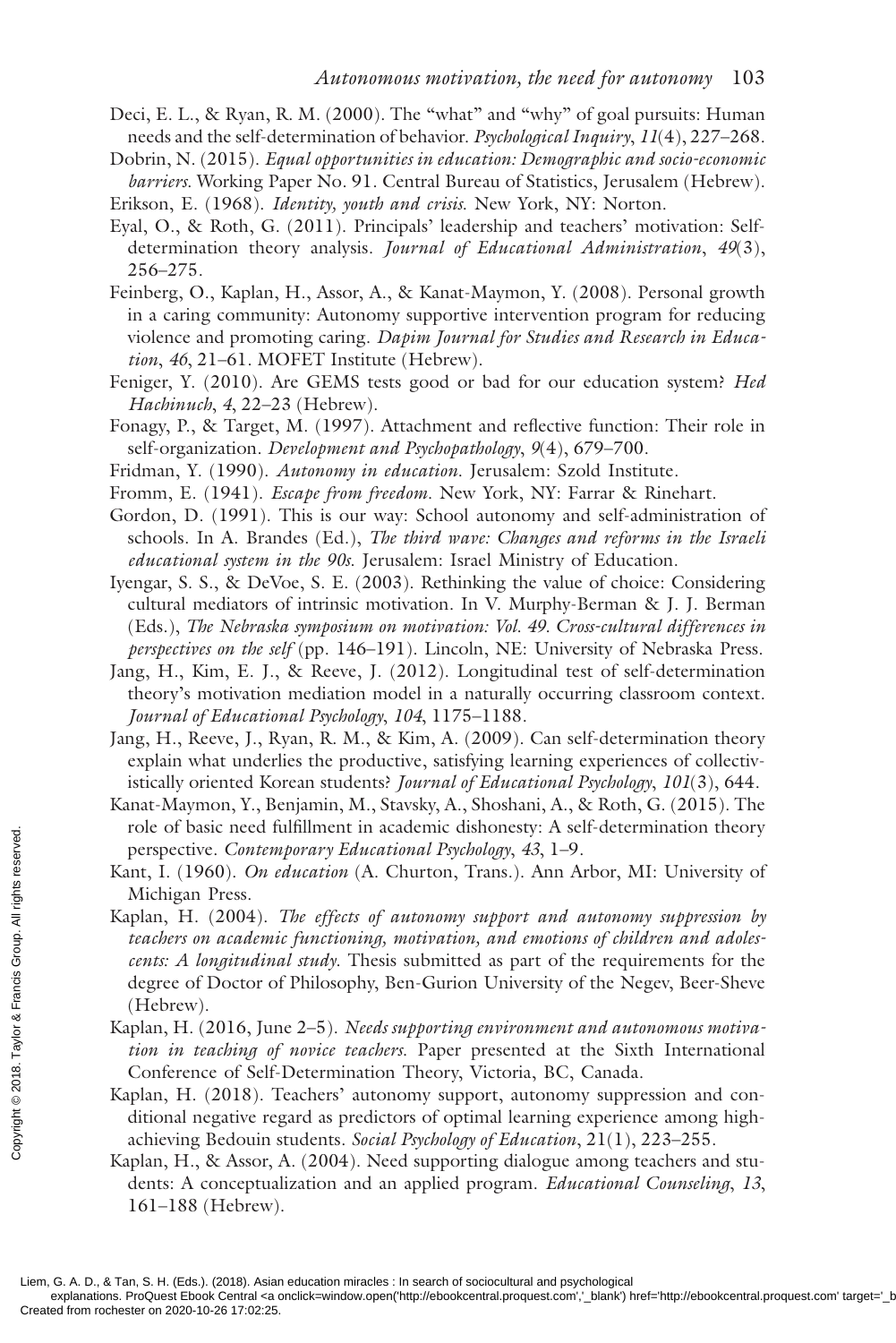- Kaplan, H., & Assor, A. (2012). Enhancing autonomy-supportive I-Thou dialogue in schools: Conceptualization and socio-emotional effects of an intervention program. *Social Psychology of Education*, 15, 251–269.
- Kaplan, H., Assor, A., El-Sayed, H., & Kanat-Maymon, Y. (2014). The unique contribution of autonomy support and autonomy frustration to predicting an optimal learning experience in Bedouin students: Testing self-determination theory in a collectivistic society. *Dapim Journal for Studies and Research in Education*, *58*, 41–77, MOFET Institute (Hebrew).
- Kaplan, H., Assor, A., Roth, G., & Kanat-Maymon, Y. (2007). *The effects of autonomysupportive teaching on student's autonomous motivation and grades: An examination of self-determination theory among various SES groups, different ages, boys and girls* . Paper presented at the Twelfth Biennial Conference for Research on Learning and Instruction, University of Szeged, Hungarian Academy of Sciences, Budapest, Hungary.
- Kaplan, H., & Danino, M. (2002). Diversity as a challenge and an opportunity for growth in school: Developing a caring community for students with learning disabilities. *Hayeutz Hachinuchi* , *11* , 64–87 (Hebrew).
- Kaplan, H., Glassner, A., & Hades, S. (2016). Basic psychological needs and exploration among beginning teachers as a resource for professional identity construction. *Dapim Journal for Studies and Research in Education*, *63*, 30–165, MOFET Institute (Hebrew).
- Kaplan, H., & Hibsher, E. (2016). Promoting self-determination and autonomous motivation in special education learners: Educational perception and experimental intervention program in a conduct disorder school. *Educational Counseling*, *Jour*nal of the Israel Association of Educational Counselors, 19, 113-153 (Hebrew).
- Kaplan, H., & Madjar, N. (2015). Autonomous motivation and pro-environmental behaviors among Bedouin students in Israel: A self-determination theory perspective. *Australian Journal of Environmental Education*, 31(2), 223–247.
- Kaplan, H., & Madjar, N. (2017). The motivational outcomes of psychological needsupport among pre-service teachers: Multicultural and self-determination theory perspectives. *Frontiers in Education*,  $2(42)$ , 1-14.
- Kaplan, H., & Refaeli, V. (2015). *Project Based Learning (PBL) and optimal motivational and emotional experiences among student teachers from various cultural groups: A self-determination theory perspective*. Research Report Delivered to the Research Authority, MOFET Institute, Research, Curriculum and Program Development for Teacher Education, Tel-Avia.
- Kaplan, H., & Refaeli, V. (2016). *The motivational-emotional experience of pre-service*  teachers: The implementation of Project Based Learning (BBL) in a multicultural *context*. The Seventh Israel Conference for Qualitative Research, Ben-Gurion University of the Negev, Israel (in Hebrew). Example the process of the property: A self-determ<br>
Research Authority,<br>
opment for Teacher<br>
Kaplan, H., & Refaeli,<br>
teachers: The implem<br>
context. The Sevent<br>
University of the N.<br>
Katz, I., & Assor, A.<br>
in Jewish and Be
	- Katz, I., & Assor, A. (2002). *The effect of autonomy support on intrinsic motivation in Jewish and Bedouin children: The meaning of autonomy in different culture* . Paper presented in AERA Conference, New Orleans.
	- Katz, I., & Cohen, R. (2014). Assessing autonomous motivation in students with cognitive impairment. *Journal of Intellectual and Developmental Disability*, *39* , 323–332.
	- Katz, I., Eilot, K., & Nevo, N. (2014). "I'll do it later": Type of motivation, self-efficacy and homework procrastination. *Motivation and Emotion*, 38(4), 111–119.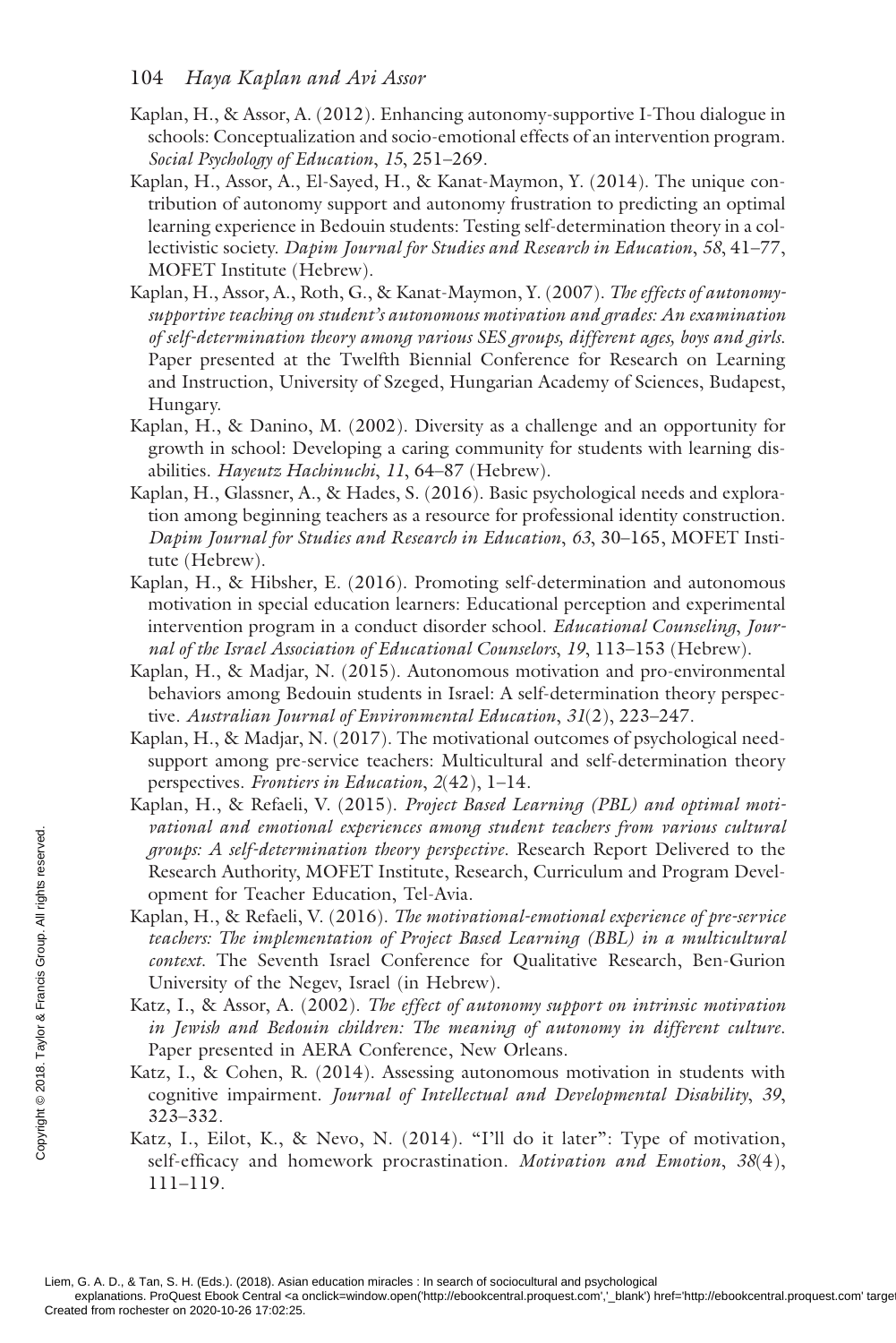- Katz, I., Kaplan, A., & Gueta, G. (2010). Students' needs, teachers' support, and motivation for doing homework: A cross-sectional study. *The Journal of Experimental Education* , *78* , 246–267. doi: 10.1080/00220970903292868
- Katz, I., & Shahar, B. (2015). What makes a motivating teacher? Teachers' motivation and beliefs as predictors of their autonomy-supportive style. *School Psychology International* , *36* (6575–588 ,(.
- Kimmerling, B. (2005). *The invention and decline of Israeliness: State, society, and the military*. Cambridge, UK: Cambridge University Press.
- Madjar, N., Ben Shabat, S., Elia, R., Fellner, N., Rehavi, M., Rubin, S. E., Segal, N., & Shoval, G. (2017). Non-suicidal self-injury within the school context: Multilevel analysis of teachers' support and peer climate. *European Psychiatry* , *41* , 95–101.
- Madjar, N., & Cohen-Malayev, M. (2013). Youth movements as educational settings promoting personal development: Comparing motivation and identity formation in formal and non-formal education contexts. *International Journal of Educational Research* , *62* , 162–174.
- Madjar, N., & Cohen-Malayev, M. (2016). Perceived school climate across the transition from elementary to middle school. *School Psychology Quarterly* , *31* , 270–288.
- Madjar, N., & Kaplan, H. (in press). *The relationship among motivational profiles, vitality and burnout in a multicultural teachers' college: A person-centered approach* .
- Madjar, N., Nave, A., & Hen, S. (2013). Are teachers' psychological control, autonomy support and suppression, associated with students' achievement goals? *Educational Studies* , *39* , 43–55.
- Marcia, J. E. (1993). *Ego identity: A handbook for psychosocial research*. New York, NY: Springer-Verlag.
- Mill, S. J. (1947). *On liberty*. New York, NY: Appleton-Century-Crofts.
- Mustafa, M., & Arar, K. (2009). Higher education among minorities: The case of the Arab minority in Israel. In R. Khamaise (Ed.), *Arab society in Israel: Population, society, economy* (pp. 204–226). Van Leer Jerusalem Institute and Hakibbutz Hameuchad, Jerusalem (Hebrew).
- Perlman, D. (2015). Assisting preservice teachers toward more motivationally supportive instruction. *Journal of Teaching in Physical Education* , *34* , 119–130.
- RAMA National Authority for Measurement and *Evaluation* in Education. (2016). *Monitoring the level of violence in schools based on student reports: Data from violence monitoring surveys, 2008, 2010, 2012, 2015*. Israel Ministry of Education, Jerusalem (Hebrew).
- Reeve, J. (1998). Autonomy support as an interpersonal motivating style: Is it teachable? *Contemporary Educational Psychology* , *23* (3), 312–330.
- Reeve, J. (2013). How students create motivationally supportive learning environments for themselves: The concept of agentic engagement. *Journal of Educational Psychology*, *105* (3), 579–595.
- Reeve, J., Jang, H., Carrell, D., Jeon, S., & Barch, J. (2004). Enhancing students' engagement by increasing teachers' autonomy support. *Motivation and Emotion* , *28* (2), 147–169.
- Reeve, J., Vansteenkiste, M., Assor, A., Ahmad, I., Cheon, S. H., Jang, H., . . . Wang, C. K. J. (2014). The beliefs that underlie autonomy-supportive and controlling teaching: A multinational investigation. *Motivation and Emotion* , *38* (1), 93–110.
- Roth, G., Assor, A., Kanat-Maymon, Y., & Kaplan, H. (2007). Autonomous motivation for teaching: How self-determined teaching may lead to self-determined learning. *Journal of Educational Psychology* , *99* (4), 761–774. Example the test monitoring surveys,<br>  $\frac{1}{2}$  monitoring surveys,<br>  $\frac{1}{2}$  (Hebrew).<br>
Recve, J. (1998). Automorary<br>
Recve, J. (2013). Ho<br>
ments for themselve<br>  $Pychology$ , 105(3), 5<br>
Recve, J., Jang, H., C<br>
engagement by in